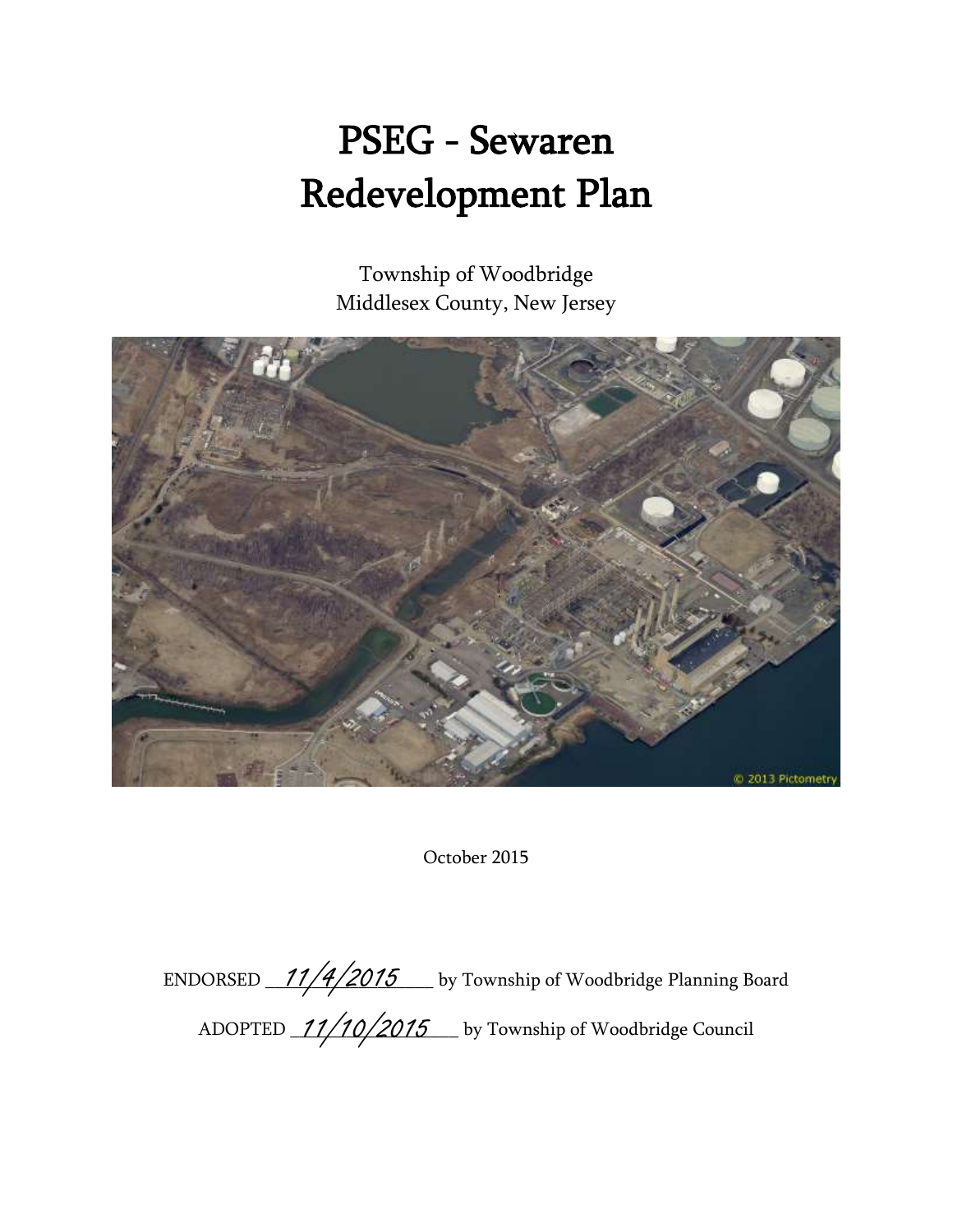# PSEG – Sewaren Redevelopment Plan

Township of Woodbridge

Prepared by Township of Woodbridge Department of Planning & Development

> Marta E. Lefsky, A.I.C.P., P.P. License No. 05177

\_\_\_\_\_\_\_\_\_\_\_\_\_\_\_\_\_\_\_\_\_\_\_\_\_\_\_\_\_\_\_

Eric Griffith, A.I.C.P., P.P. License No. 33LI00622200

\_\_\_\_\_\_\_\_\_\_\_\_\_\_\_\_\_\_\_\_\_\_\_\_\_\_\_\_\_\_

Chris Kesici, A.I.C.P., P.P. License No. 33LI00618600

\_\_\_\_\_\_\_\_\_\_\_\_\_\_\_\_\_\_\_\_\_\_\_\_\_\_\_\_\_\_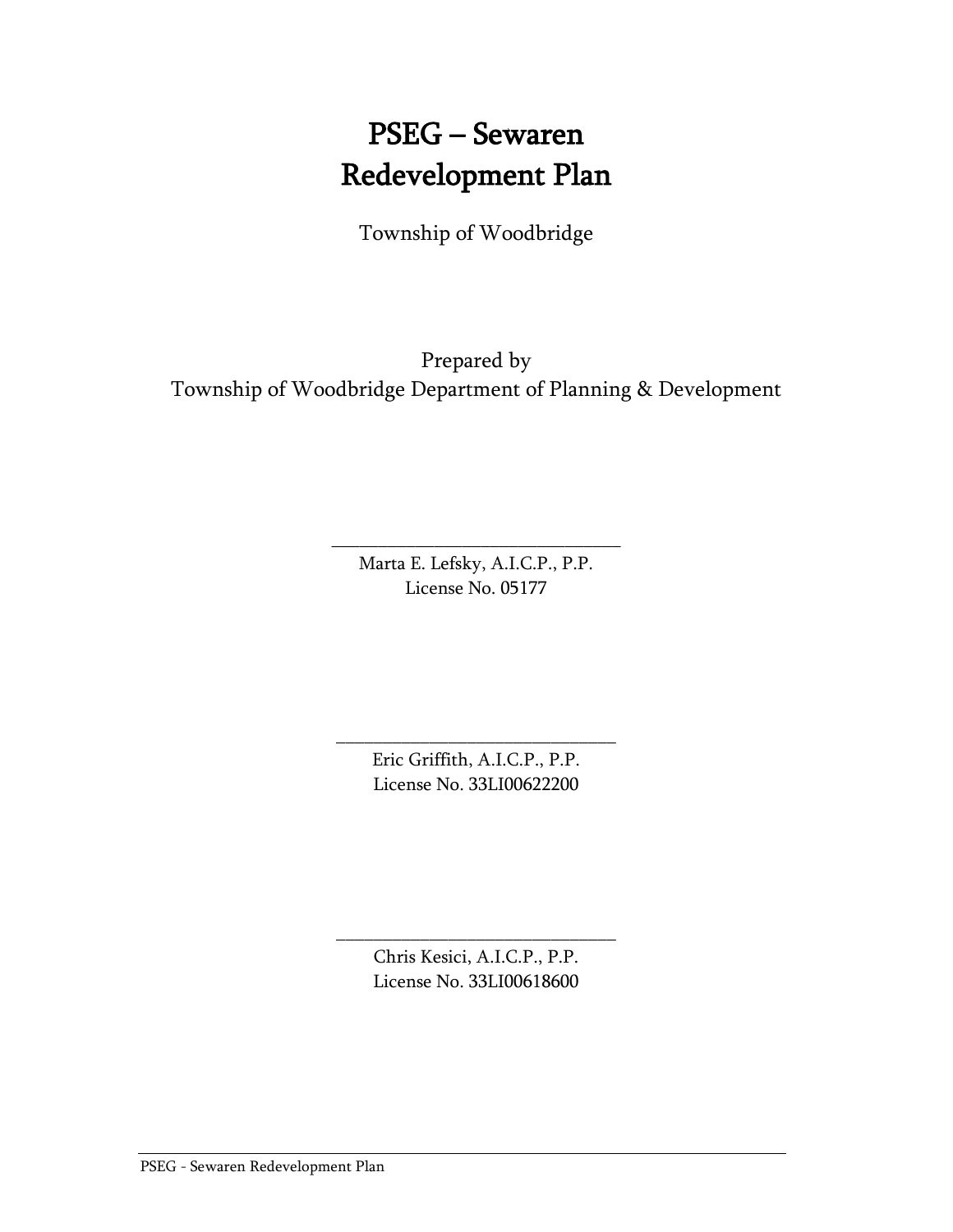Table of Contents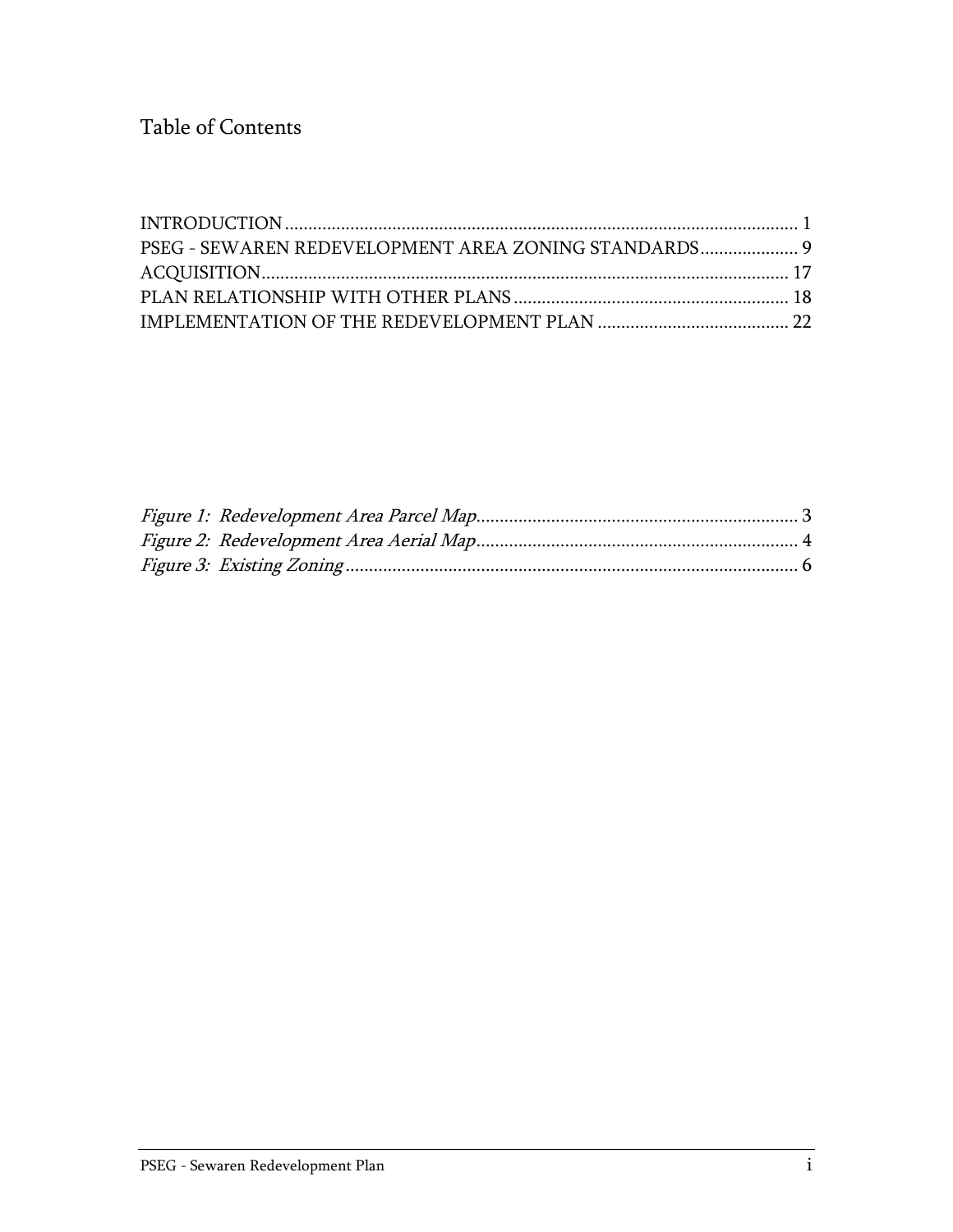# <span id="page-3-0"></span>INTRODUCTION

This Redevelopment Plan represents an opportunity to improve industrial space in the Sewaren section of Woodbridge Township. This plan will foster the transformation of properties into productive industrial use. The Redevelopment Area should be a highly desirable location for a business to thrive.

The redevelopment of the PSEG Power LLC (PSEG) - Sewaren area presents unique challenges. In response to the physical and economic conditions at this site, the Township Council requested that the Planning Board evaluate certain properties as a "non-condemnation area in need of redevelopment" on September 30, 2015. On October 7, 2015, the Township Council designated the area as a "non-condemnation area in need of redevelopment."

#### STATUTORY REQUIREMENTS

According to the Local Redevelopment and Housing Law (N.J.S.A. 40:A 12A-1, et. seq.) the Redevelopment Plan shall include an outline for the planning, development, redevelopment or rehabilitation of the project area sufficient to indicate:

- Its relationship to definitive local objectives as to appropriate land uses, density of population and improved traffic and public transportation, public utilities, recreational and community facilities and other public improvements;
- Proposed land uses and building requirements in the project area;
- Adequate provision for the temporary and permanent relocation as necessary of residents in the project area, including an estimate of the extent to which decent, safe, and sanitary dwelling units, affordable to displaced residents will be available in the existing local housing market;
- An identification of any property within the Redevelopment Area proposed to be acquired in accordance with the Redevelopment Plan;
- Any significant relationship of the Redevelopment Plan to:
	- A) The Master Plans of contiguous municipalities;
	- B) The Master Plan of the County in which the municipality is located; and;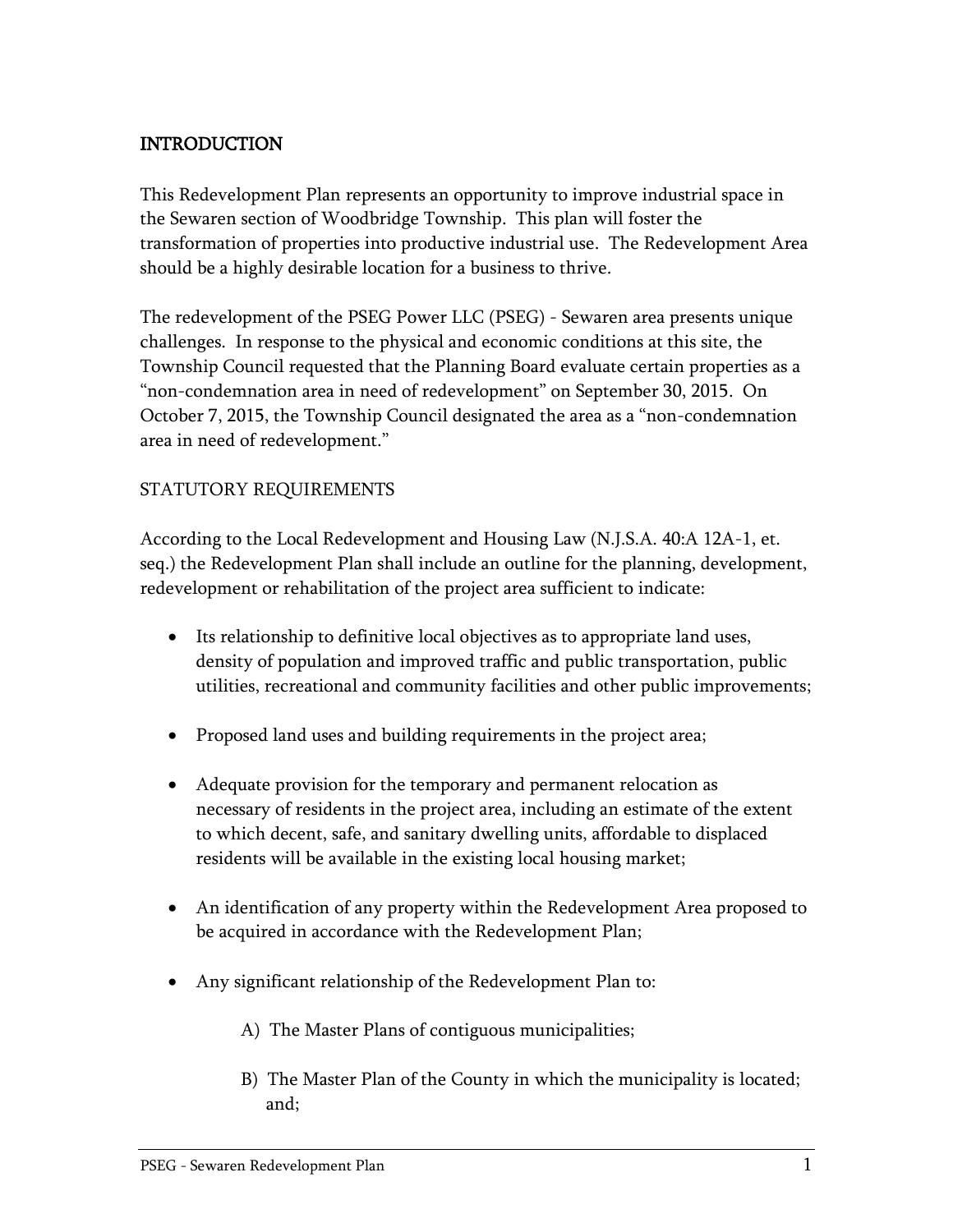C) The State Development and Redevelopment Plans adopted pursuant to the "State Planning Act."

### PLANNING CONTEXT

The Township of Woodbridge is 24.2 square miles in size and located in northeastern Middlesex County. The Township of Woodbridge is bordered by Clark Township, the City of Rahway, the City of Linden, and Union County to the north; the Borough of Carteret, the Arthur Kill and the City of Perth Amboy to the east; the Raritan River to the south; and Edison Township to the west.

The Sewaren section of the Township is generally bound by the Port Reading section of Woodbridge Township to the north, the Arthur Kill waterway the east, the Woodbridge River to the west, and the City of Perth Amoby to the south.

The PSEG – Sewaren area is located along Cliff Road in Sewaren and has extensive frontage along the Arthur Kill. The Area consists of three (3) parcels with a total area of approximately 130 acres. The following properties comprise the redevelopment area: Block 756.01, Lot 1.01; Block 756, Lot 2, and Block 760, Lot 1.01. (Note: Tax Map lots 1.02, 1.03, and 9 of Block 760 have been consolidated with Lot 1.01 of Block 760.)

#### HISTORY OF SEWAREN

The Sewaren section of Woodbridge Township was commonly referred to as "Boynton Beach" from the late 1800's to the early 1900's and was known as a popular summer destination for leisure and recreation. The Sewaren shoreline slowly started to change after the 1920's. Many of the popular vacationer amenities were lost to fires and were not rebuilt by their owners. Companies began to locate large industrial facilities along parts of the shore to take advantage of the Arthur Kill waterway. Local residents continued using the Sewaren beach until the 1960's. Over time however, the beach eroded and the infrastructure needed for recreational use of the shore fell in disrepair.

<span id="page-4-0"></span>In the 1990's the Township of Woodbridge took steps to revitalize the Sewaren shore. Taking advantage of federal and state grants, the Township made infrastructure improvements to the shore, including new bulkheads, an attractive riverwalk, a boat launch, and a new park. Today, the Sewaren shore is well maintained for locals and visitors to enjoy.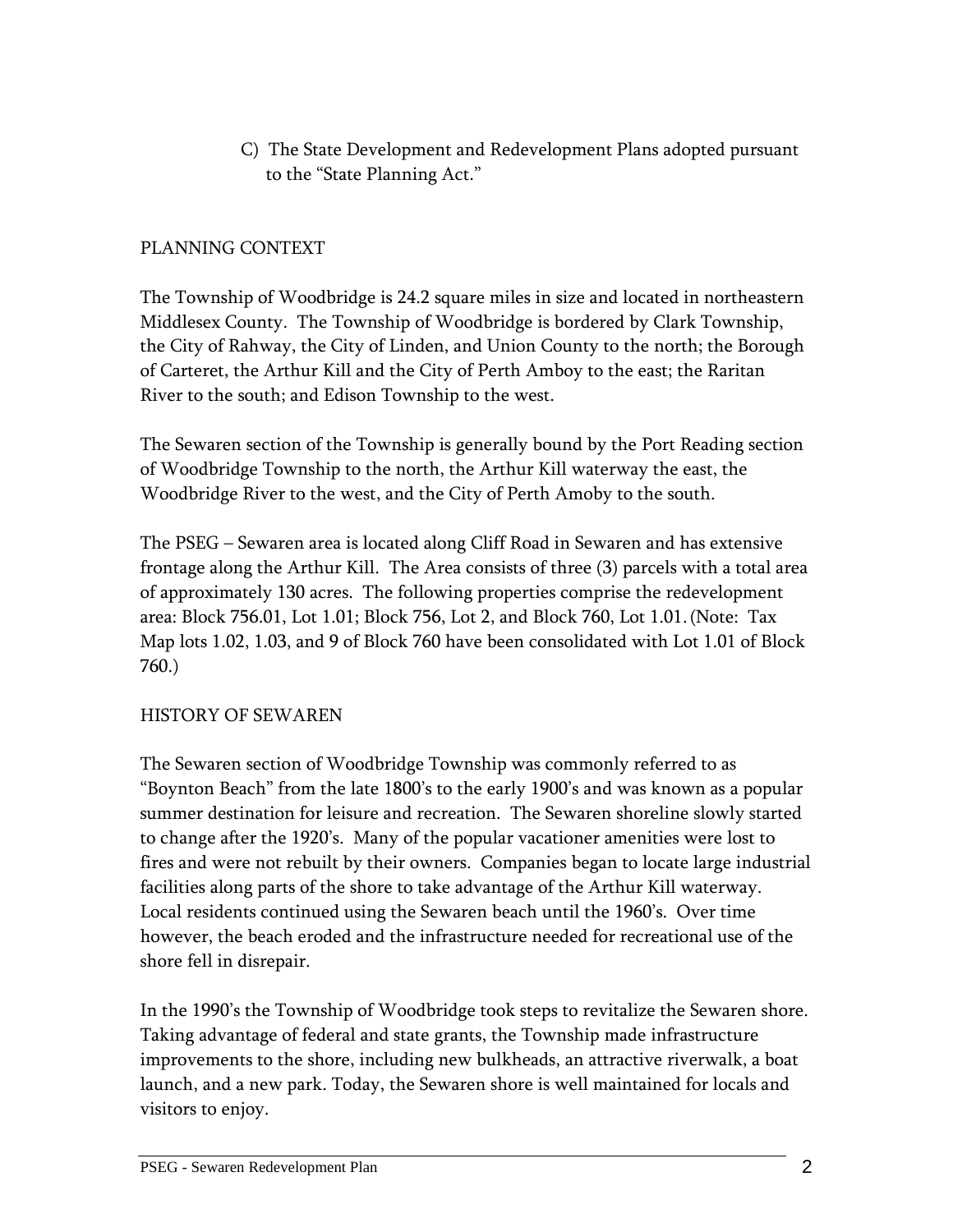

*Figure 1: Redevelopment Area Parcel Map*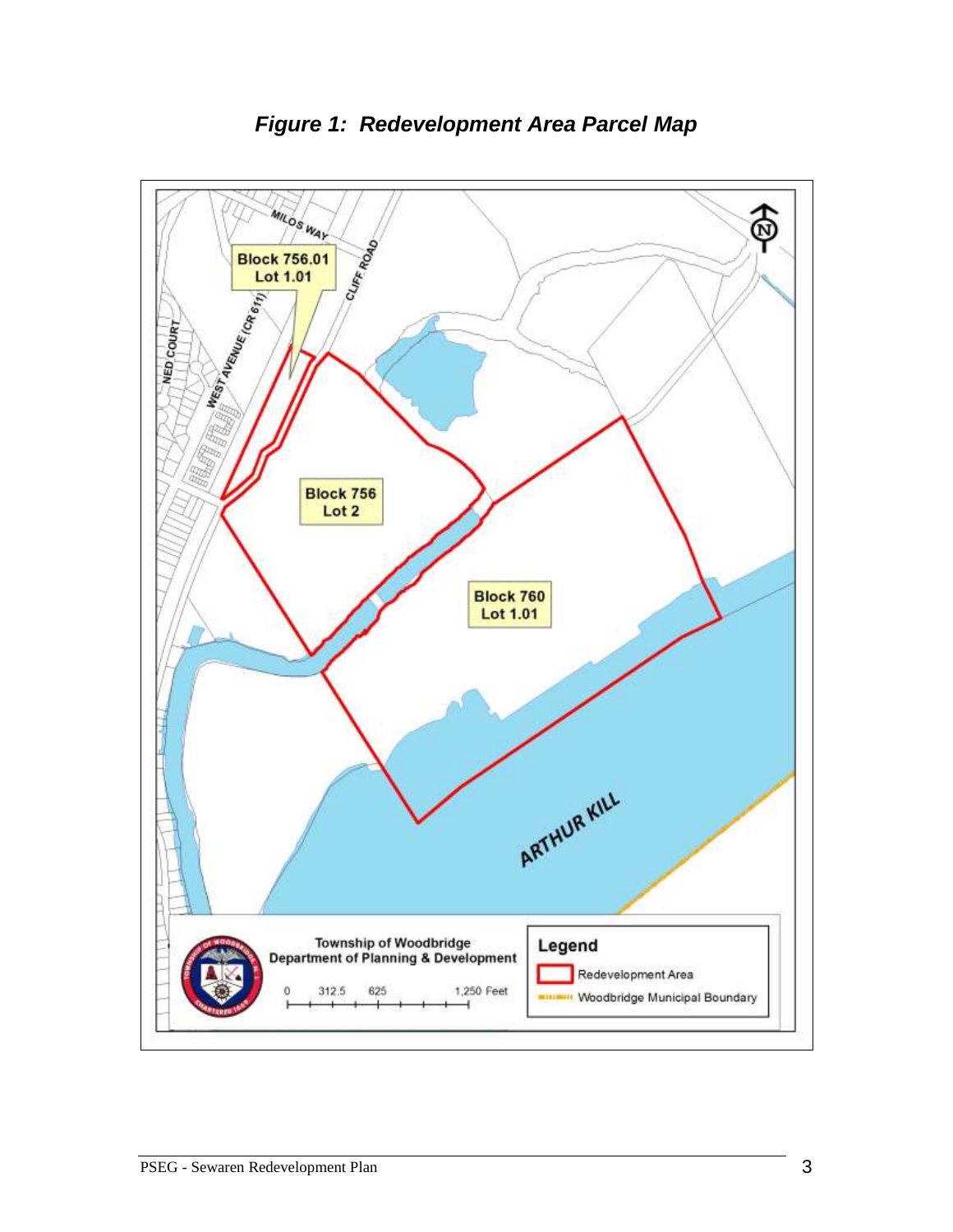<span id="page-6-0"></span>

*Figure 2: Redevelopment Area Aerial Map*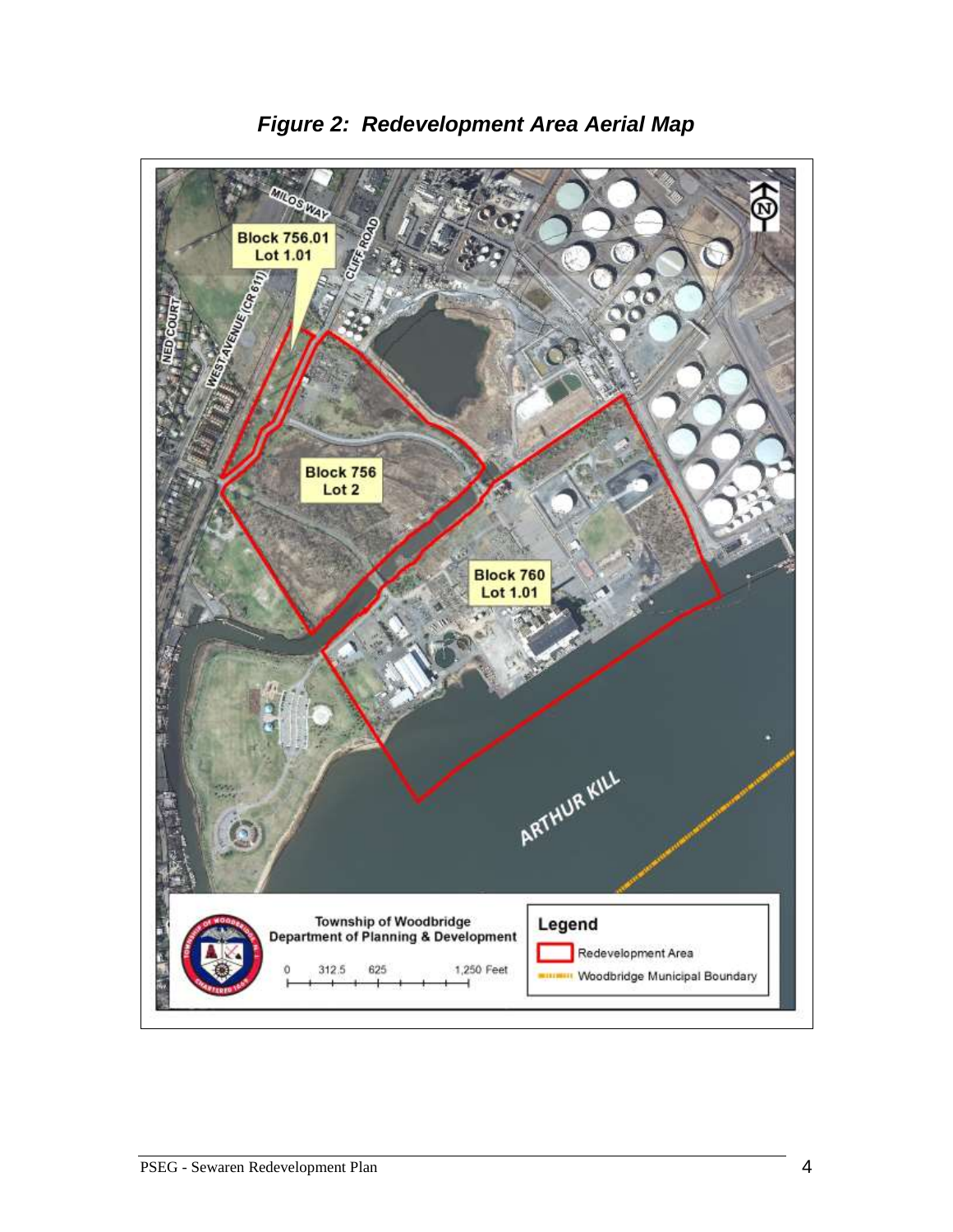#### MASTER PLANNING AND ZONING DESIGNATION HISTORY

The Township Master Plan recognizes that the current land use for this area is utilities. The redevelopment area is currently zoned M-2: Heavy Industrial Zone. The Master Plan proposes the M-2 zone designation for this area.

According to old Township Zoning Maps, the redevelopment area has been designated for heavy industrial since 1940. The 1960, 1975, and 1979 Zoning Maps all depict the redevelopment area as being in the M-2 Heavy Industrial Zone. The M-2 Heavy Industrial zoning designation in this area is consistent with historic land use practices in New Jersey of placing industrial sites on waterways.

#### PLAN GOALS

The overall goal of this Redevelopment Plan is to address the existing conditions that have negatively impacted the Area and comprehensively upgrade the area for redevelopment. The Township aims to reach the following goals:

- To stimulate economic investment in the Area;
- To promote the effective use of all the Redevelopment Area properties and to increase property tax base;
- To develop a safe and modern industrial site;
- To improve the physical appearance of the Area;
- To redevelop land occupied by obsolete structures and uses;
- Creation of a new power-generating resource;
- Forge a partnership between municipalities providing solutions to energy demands for the larger Middlesex region, and the State as a whole;
- To exclude residential uses from industrial areas;
- To maintain safe access to Alvin Williams Memorial County Park.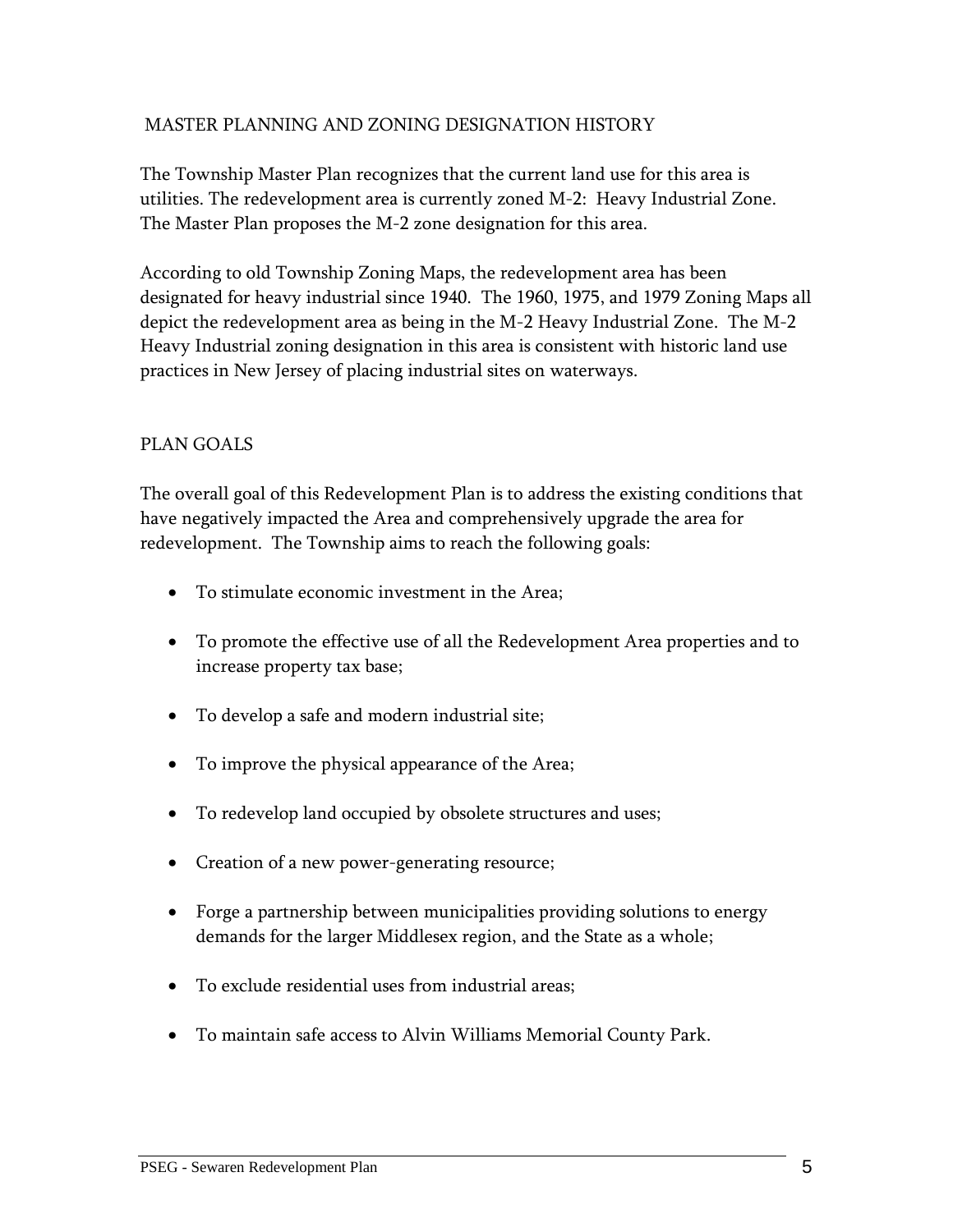<span id="page-8-0"></span>

*Figure 3: Existing Zoning*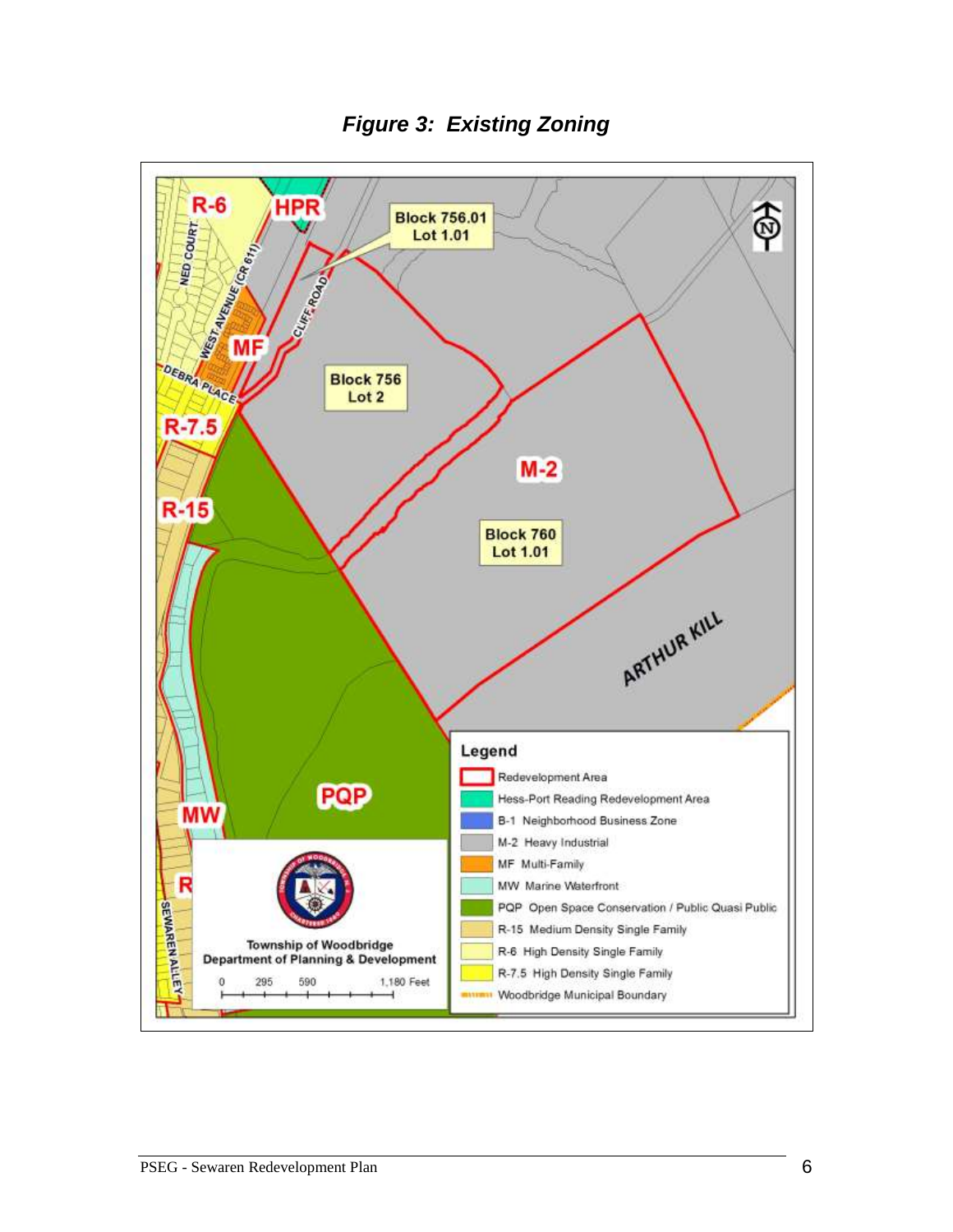# RELATIONSHIP OF PLAN TO THE TOWNSHIP LAND USE AND DEVELOPMENT ORDINANCE (APPLICATION & PROCESS)

The Redevelopment Area shall be redeveloped in accordance with the standards detailed in this Redevelopment Plan. This Plan supersedes the use and bulk provisions of the Township Land Use and Development Ordinance (Chapter 150) for the Redevelopment Area unless specifically referenced. Other Township regulations affecting developments that are in conflict are superseded by this Plan; however, existing engineering standards, performance standards and definitions shall apply.

In connection with site plan or subdivision applications, the Planning Board may grant deviations from the regulations contained within this Redevelopment Plan where by reason of exceptional narrowness, shallowness or shape of a specific piece of property or by reason of exceptional topographic conditions, pre-existing structures and physical features uniquely affecting a specific piece of property, the strict application of any area, yard, bulk or design objective or regulation adopted pursuant to this Redevelopment Plan would result in peculiar and exceptional practical difficulties to, or exceptional or undue hardship upon, the developer or redeveloper of such property. The Planning Board may also grant a deviation from the regulations contained within this Redevelopment Plan related to a specific piece of property where the purposes of this Redevelopment Plan would be advanced by such deviation from the strict application of the requirements of this Plan and the benefits of granting the deviation would outweigh any detriments.

The Planning Board may grant exceptions or waivers of design standards from the requirements for site plan or subdivision approval as may be reasonable and within the general purpose and intent of the provisions for site plan review and/or subdivision approval within the Plan, if the literal enforcement of one or more provisions of the Plan is impracticable or would exact undue hardship because of peculiar conditions pertaining to this site. No deviations may be granted under the terms of this section unless such deviations can be granted without resulting in substantial detriment to the public good and will not substantially impair the intent and purpose of the Redevelopment Plan.

No deviations may be granted which will result in permitting a use that is not a permitted use within this Redevelopment Plan. Any deviations from standards of this Plan that results in a "d" variance pursuant to N.J.S.A. 40:55D-70d shall be addressed as an amendment to the Plan rather than via variance relief through the Township's Zoning Board of Adjustment. An application requesting a deviation from the requirements of this Redevelopment Plan shall provide public notice of such application in accordance with the public notice requirement set forth in N.J.S.A.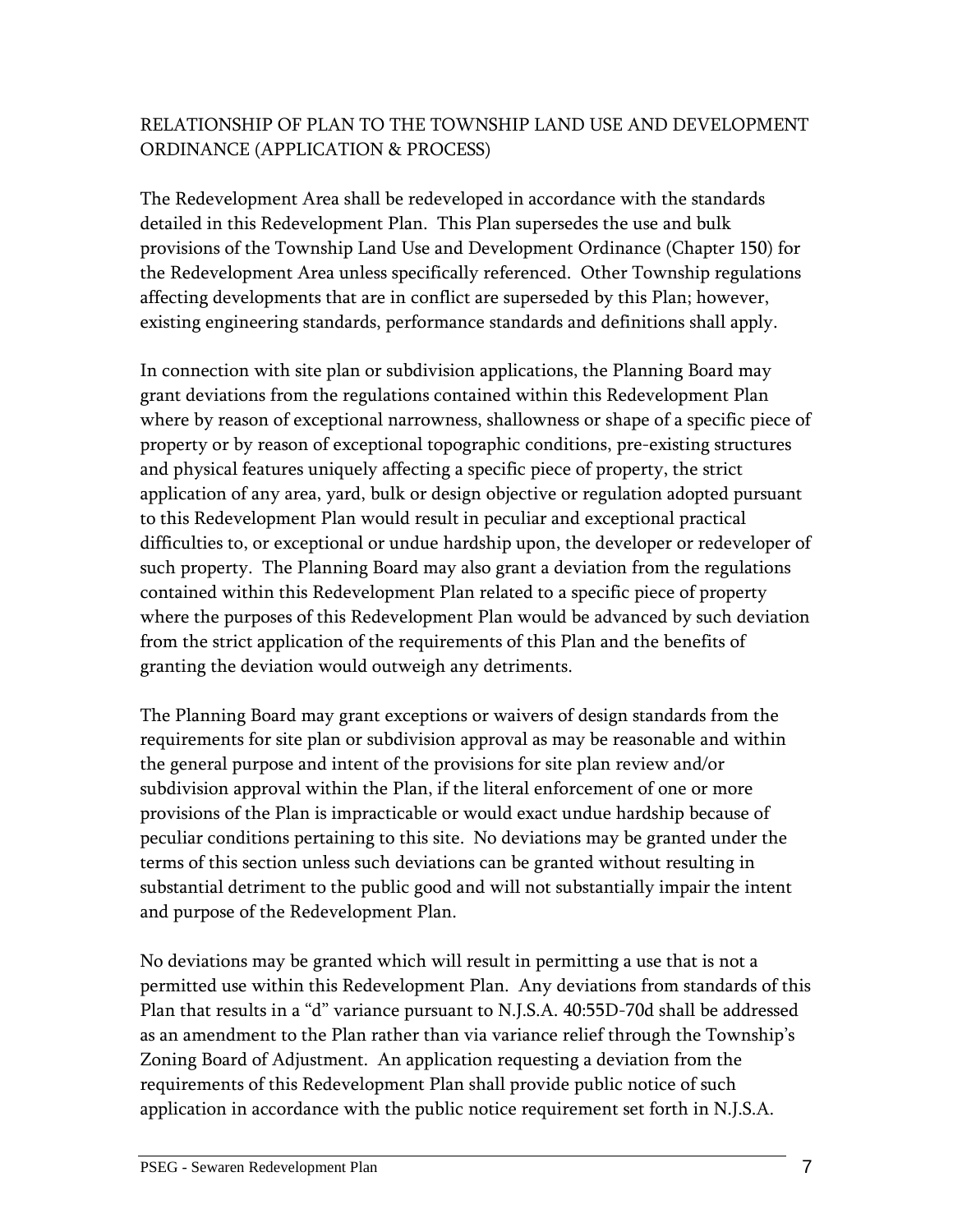40:55D- 12a.&b. All development must be approved by the Planning Board and shall be submitted through the normal site plan and subdivision procedures as identified as N.J.S.A. 40:55D, et seq.

Final adoption of this Redevelopment Plan by the Township Council shall be considered an amendment to the Township of Woodbridge Land Use and Development Ordinance and Zoning Map. Unless otherwise defined in the Plan, terms used in this Plan shall have the same meaning as defined in the Township's Land Use and Development Ordinance.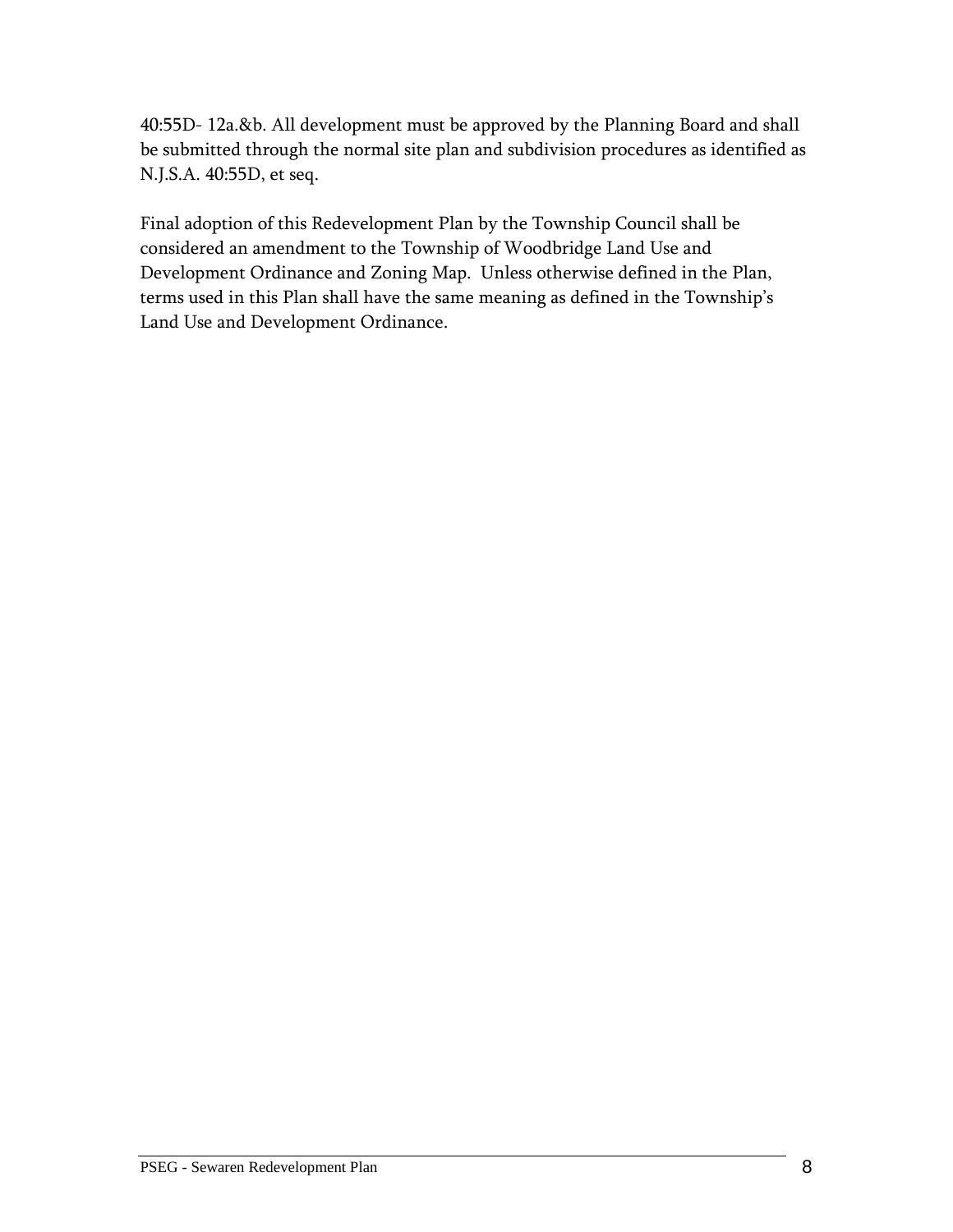# <span id="page-11-0"></span>PSEG - SEWAREN REDEVELOPMENT AREA ZONING STANDARDS

It is the intent of this Plan to encourage the redevelopment of the Area by improving current infrastructure to existing businesses.

The following standards contain information pertaining to the purpose of the district; the permitted and accessory uses; bulk standards; and other district-specific standards. The general design standards apply to all zones. The evaluation of any proposal submitted under the Redevelopment Plan shall be based upon sections of this Redevelopment Plan entitled Relationship of Plan to the Township Land Development Regulations including District and Design Standards.

Purpose: The purpose of this Redevelopment Zone is to enhance current industrial properties and encourage new development within those properties, including a power generation facility; to provide places of employment; and to ensure that new development is compatible with existing land development.

#### Permitted Uses:

A building may be erected, altered or used and a lot or premises may be occupied and used for any of the following purposes:

- Power generating facilities and ancillary infrastructure, including fossil and renewable energy generating facilities
- Warehouses, wholesale sales, storage and distribution
- Light industrial/manufacturing
- Public utility uses, including electrical substations, transmission and distribution facilities, switchyards, storage yards, maintenance shops, and office/administrative buildings
- Fabrication and assembly of metal products
- Fabrication of paper products, such as the following: bags; books, bookbinding, boxes and packaging materials; office supplies; and toys
- Fabrication of wood products, such as the following: boats; boxes, cabinets and woodworking; furniture; and toys
- Fabrication of concrete and plastic products
- Food and associated industries comprising any of the following: bakeries; bottling of food and beverages; food and cereal mixing and milling; food processing; food sundry manufacturing and distribution
- Television and radio studios and antennas
- Cell tower antennas and cell antennas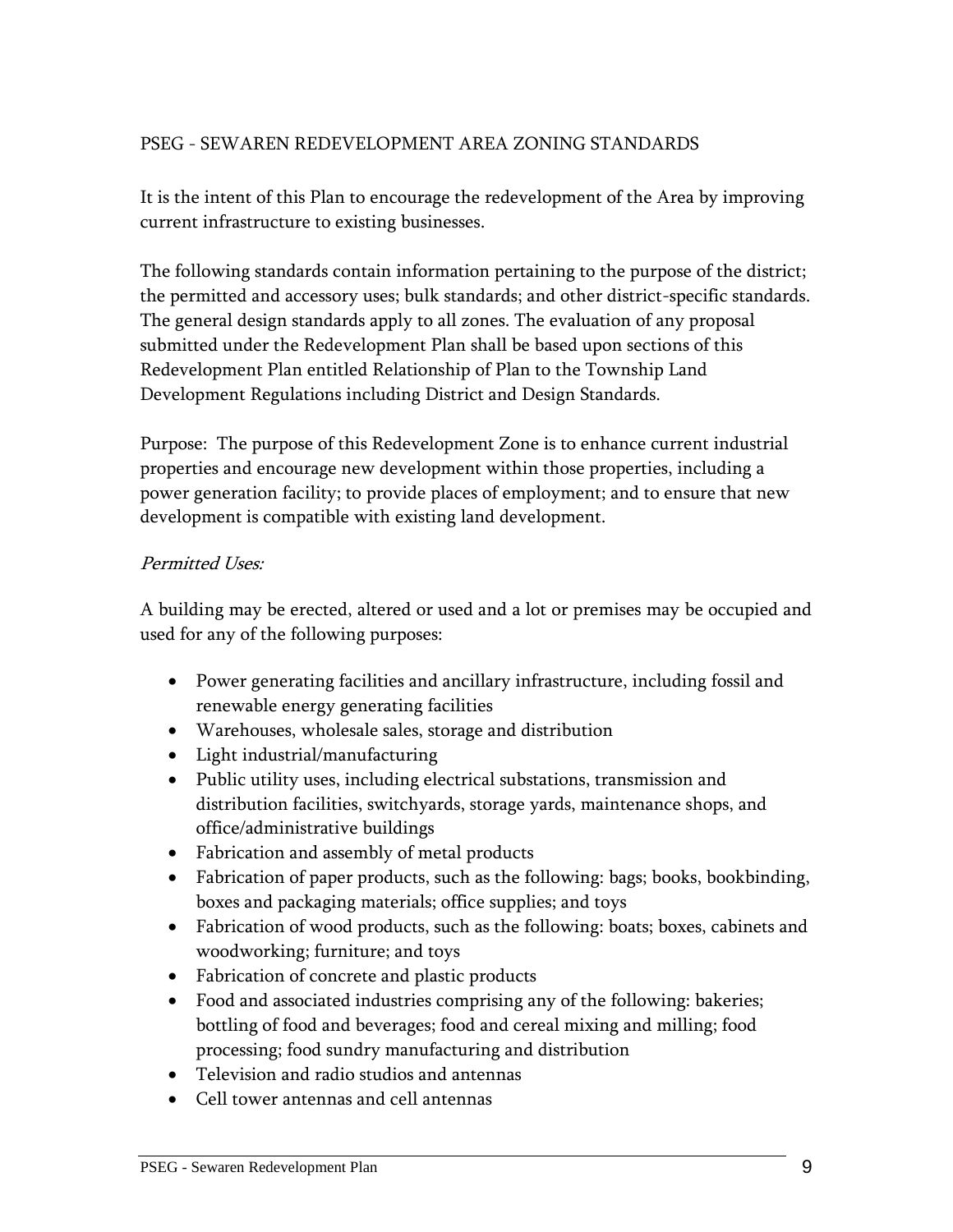- Other permissible industrial uses comprising any of the following: brush and broom manufacturing; electronic products; glass and glass products, including soluble glass and derivative products; jewelry manufacturing, including polishing; laundering and cleaning establishments; leather goods manufacturing, except curing, tanning and finishing of hides; and sporting goods manufacturing
- Newspaper and publishing plants
- Manufacturing and assembly of light or heavy machinery
- Manufacturing of food products
- Manufacturing of spirituous liquors
- Laboratories, including manufacturing, but not clinics, comprising any of the following: biological, chemical, dental, pharmaceuticals and sustainability, research, and technology
- Petroleum refining, oil storage for wholesale purposes or accessory to a plant for the refining of crude oil or the manufacture of petroleum products, including pipelines for the transportation of oil and refined products accessory to such storage, refining or manufacturing uses
- Railroad classification, freight or storage yards, railroad shops and all appurtenances thereto
- Green technology development and green manufacturing
- Chemical manufactures not involving noxious odors or danger from fire or explosives
- Concrete central mixing and proportioning plants
- Manufacturing of metal and metal products, processing, fabrication and assembly
- Solar Panel Field/power generation
- Steam processing and generation
- Municipal facilities

# Prohibited Uses:

- Waste Transfer Stations, including any facility whose primary function is the collection and storage of solid waste for transfer to landfills or other treatment or disposal facilities
- All other uses not specifically permitted above are prohibited

# Accessory Uses:

 Offices connected to the principal use; private garage space for the storage of vehicles operated exclusively as part of a permitted use; signs, fences and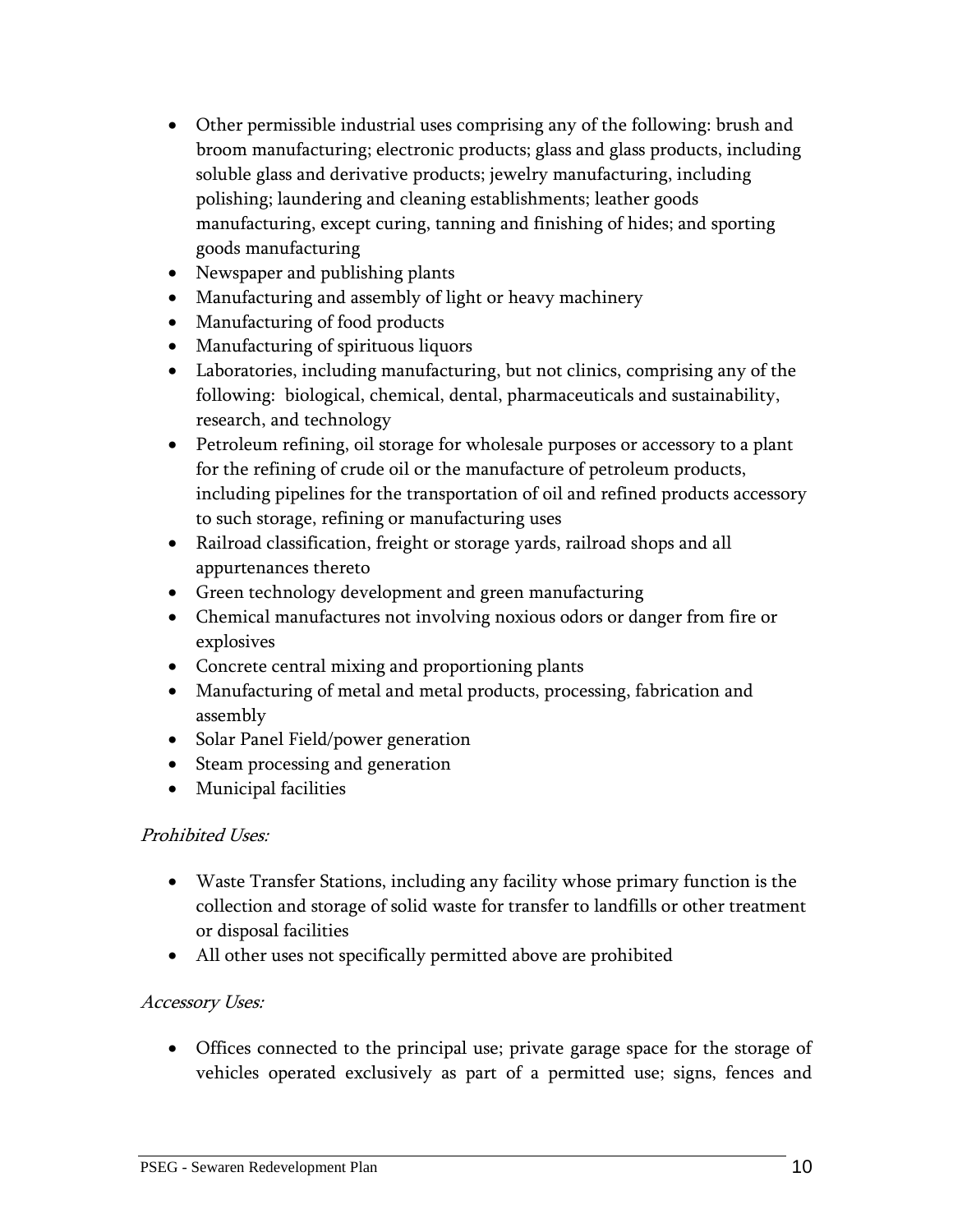hedges, parking and other customary accessory uses and structures which are clearly incidental to the principal structure and use

Parking for public access; educational; and/or recreational facilities

#### Bulk Standards

#### Principal Building:

- Minimum lot size: 10 acres; and non-contiguous properties that are under common ownership and designated as a single redevelopment many be considered as a single lot for the purposes of meeting the minimum lot size under the bulk standards
- Minimum lot width: 200 feet
- Minimum lot depth: 300 feet
- Minimum front yard setback (measured from the future street right-of-way): 50 feet
- Minimum rear yard setback: 40 feet
- Minimum side yard setback: 20 feet
- Minimum total side yard setback: 40 feet
- Maximum structure coverage: 45%
- Maximum impervious coverage: 100% for each individual lot and 85% for the entirety of the redevelopment area
- Maximum building height: 150 feet
- Maximum accessory infrastructure height, including stacks: 320 feet
- Number of parking spaces: 1 parking space for each employee at one time on the maximum shift, plus 10% of employee spaces for visitors, not to exceed 20 visitor spaces. One additional parking space for each commercial vehicle operated by the facility shall be provided

#### Additional Standards for Power Generation Facility:

- Facility must use natural gas as the primary resource for power generation
- Process wastewater can only be discharged into the Arthur Kill in accordance with NJDEP permitting requirements or directed towards the municipal sanitary sewer system in accordance with Township of Woodbridge and Middlesex County Utility Authority requirements.
- Use of Best Available Control Technology
	- o Dry low-emissions combustors
	- o Selective Catalytic Reduction for NOx control
	- o Oxidation Catalyst
	- o Continuous Emissions Monitoring Systems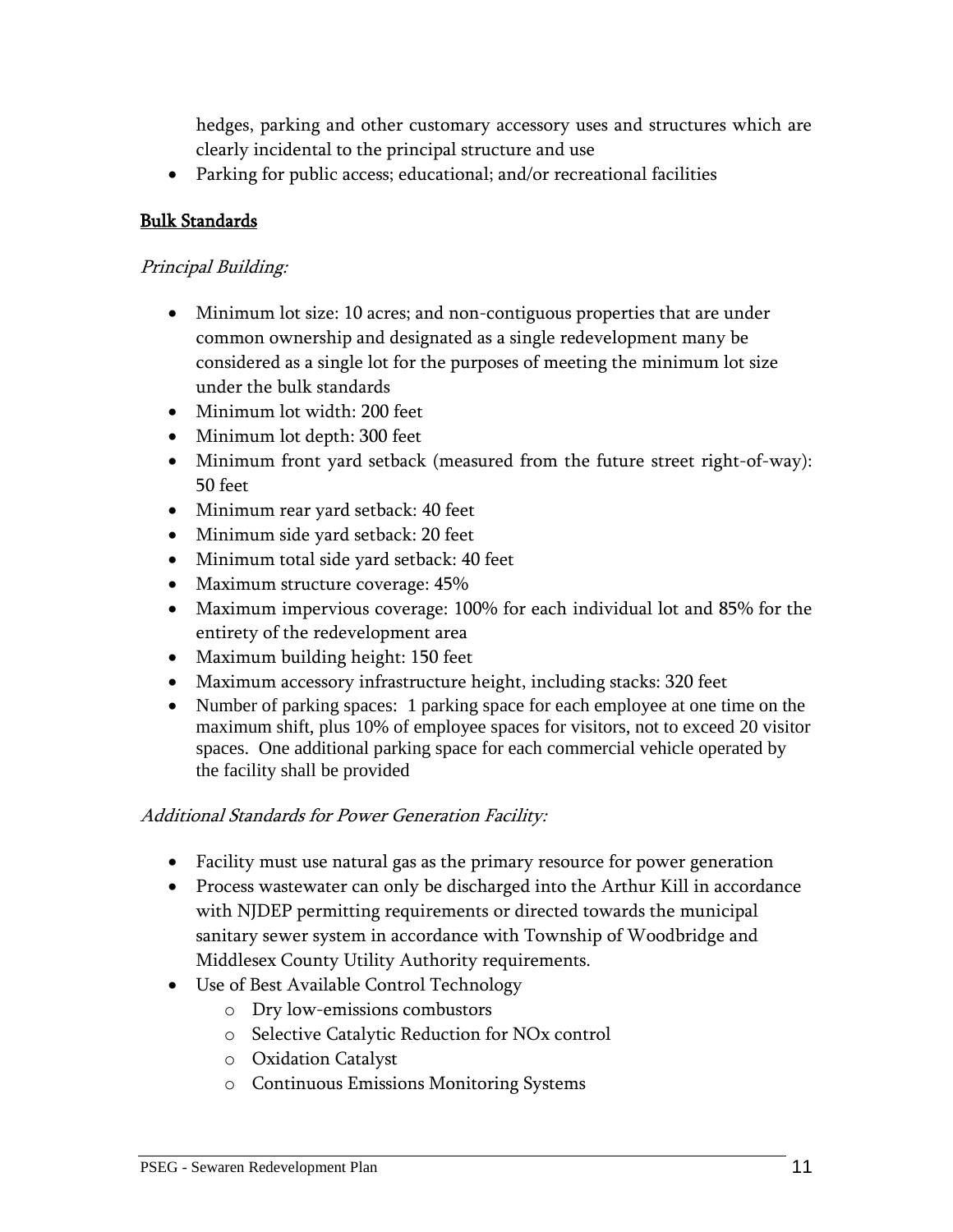- o All air-permitting requirements of the NJDEP must be met and documented to the Township (as NJDEP is the authority issuing air emissions permits)
- Noise Attenuation: All appropriate fixtures and processes must be implemented to ensure ambient noise controls (including, but not limited to: vent silencers; low noise fans; etc) in compliance with State regulations

#### DESIGN STANDARDS

These design standards shall be applied with the use and bulk requirements detailed in this Redevelopment Plan. The design standards are intended to reinforce the physical, visual and spatial characteristics of the Redevelopment Area. The following standards shall apply:

#### *Access and Circulation:*

- Driveways: minimum of 15 feet wide. Maximum width of driveway, exclusive of curb-to-curb return radii, shall not exceed 40 feet. Curb return radius shall be a minimum of 15 feet
- Cul-de-sacs: Minimum turn-around radius shall be 50 feet
- Curb Cuts: The minimum distance between any two driveway-road intersections shall be 75 feet. No driveway shall be located closer than 100 feet to the intersection of the pavement of the two public roads. Curb cuts shall be located at least 10 feet from abutting property line. Curb cuts for any two driveways serving the same property shall be at least 50 feet apart
- Driveways and/or travel aisles shall provide unobstructed access for vehicles and personnel in conformance with building code requirements for emergency access, building maintenance, and garbage collection access and clearance
- Pedestrian circulation must be provided from the parking lots on an individual lot to all buildings and all sidewalk areas designated to accommodate pedestrian activity
- Internal pedestrian walkways within a parking lot must be distinguished from the driving surface by use of pavers, brick, integrally colored, or scored concrete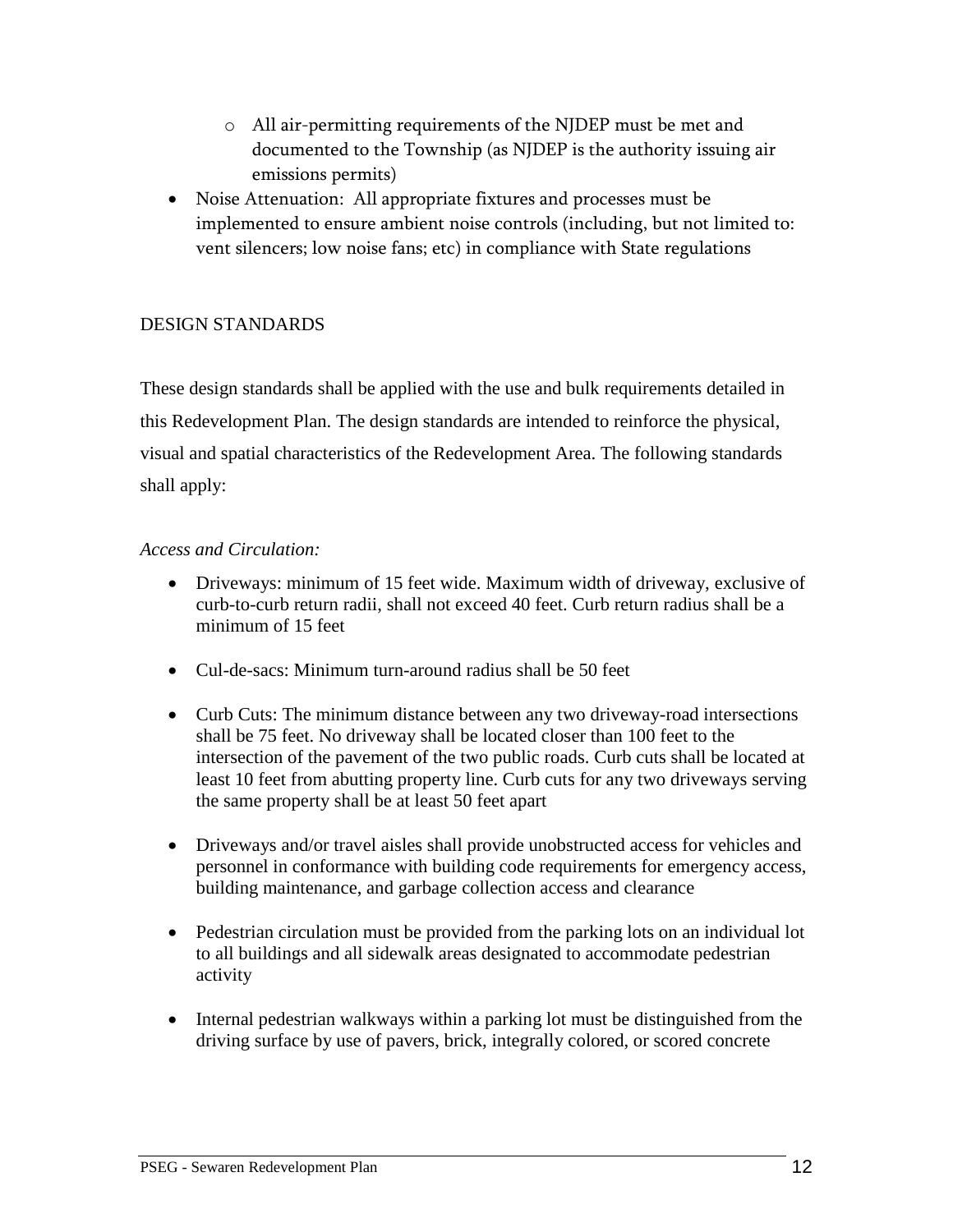Except for roadways providing access to a public road, internal roadways within the property shall not be closer than 10 feet to any property line except in the front yard, where internal roadways shall not be closer than 40 feet

#### *Parking:*

- Minimum parking space perpendicular or angled: 9 feet x 18 feet
- Minimum parking space parallel: 10 feet x 22 feet
- Minimum aisle width: 24 feet wide for two-way perpendicular parking, 16 feet wide for one-way sixty-degree parking, 13 feet wide for one-way forty fivedegree parking
- Number of spaces:
	- o Power Generating Facilities: 1 parking space for each employee at one time on the maximum shift, plus 10% of employee spaces for visitors, not to exceed 20 visitor spaces. One additional parking space for each commercial vehicle operated by the facility shall be provided
	- o Public Utility Facilities: 1 parking space for each employee at one time on the maximum shift, plus 10% of employee spaces for visitors, not to exceed 20 visitor spaces for "manned facilities." A minimum of two (2) parking spaces shall be provided for "unmanned facilities."
	- o Light Industrial Manufacturing, Assembly and Fabrication: 1 parking space for each employee employed at one time on the maximum shift, plus 10% of employee spaces for visitors, not to exceed 20 visitor spaces. One additional parking space for each commercial vehicle operated by the facility shall be provided
	- o Warehouse and Distribution Facilities: 1.25 parking spaces per 1,000 square feet of gross floor area, or 2 spaces per 1,000 square feet of leaseable area
	- o Multi-tenant industrial parks: 1 parking space per 700 square feet of building.
	- o Office, Office-Research: 4 parking spaces per 1,000 square feet of gross floor area, not including stairways and common areas
	- o R&D, high-tech industries, flex-space buildings: 3 parking spaces per 1,000 square feet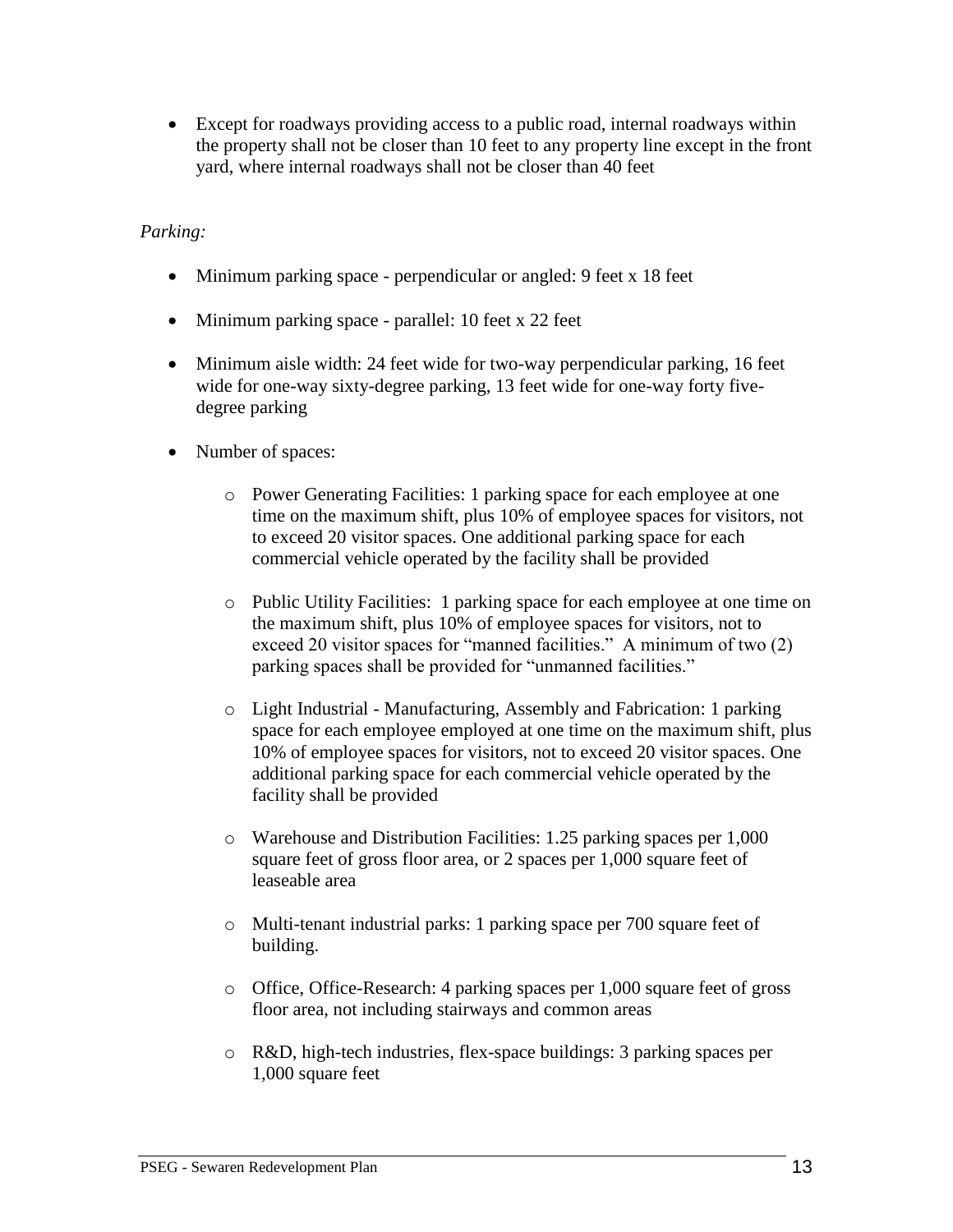- Off-street parking and loading areas should be coordinated with the public street system serving the Area to reduce conflicts with through traffic, obstruction with pedestrian circulation, and vehicle thoroughfares
- Dead-end aisles are prohibited
- If upon credible testimony, it is determined a specific use requires less than the number of stalls required above, a parking plan showing the requisite number of stalls must be provided, however, the number of spaces installed shall be in accordance with the user's requirements. All remaining space shall be appropriately landscaped. Stormwater management shall be sized for parking buildout

#### *Loading and Unloading:*

- Minimum size: 14 feet in width x 55 feet in length with 15 feet minimum vertical clearance
- Additional space for maneuvering, depending on the arrangement of the loading/unloading facilities, shall be provided
- Number of spaces:

| <b>Gross Floor Area (square feet)</b> | <b>Minimum Spaces Required</b> |
|---------------------------------------|--------------------------------|
| 4,000 to 25,000                       |                                |
| 25,001 to 50,000                      |                                |
| 50,001 to 75,000                      |                                |
| 75,001 to 100,000                     |                                |
| Each additional 50,000                | 1 additional                   |

- Location: Loading areas, outside storage, and service areas shall be located in areas of low visibility such as at the side or rear (non-street side) of buildings
- Screening: All loading areas shall be screened from adjacent public roads and adjacent residential properties by 6 feet high fence. Screening materials must be the same as, or of equal quality to, the materials used for the primary building and landscaping
- Loading docks, truck parking, outdoor storage, utility meters, HVAC equipment, trash dumpsters, trash compaction, and other service functions shall be incorporated into the overall design of the building and the landscaping so that the visual and acoustic impacts of these functions are fully contained and out of view from adjacent properties and public streets. All service areas must be screened with a combination of low walls, decorative fencing and/or landscaping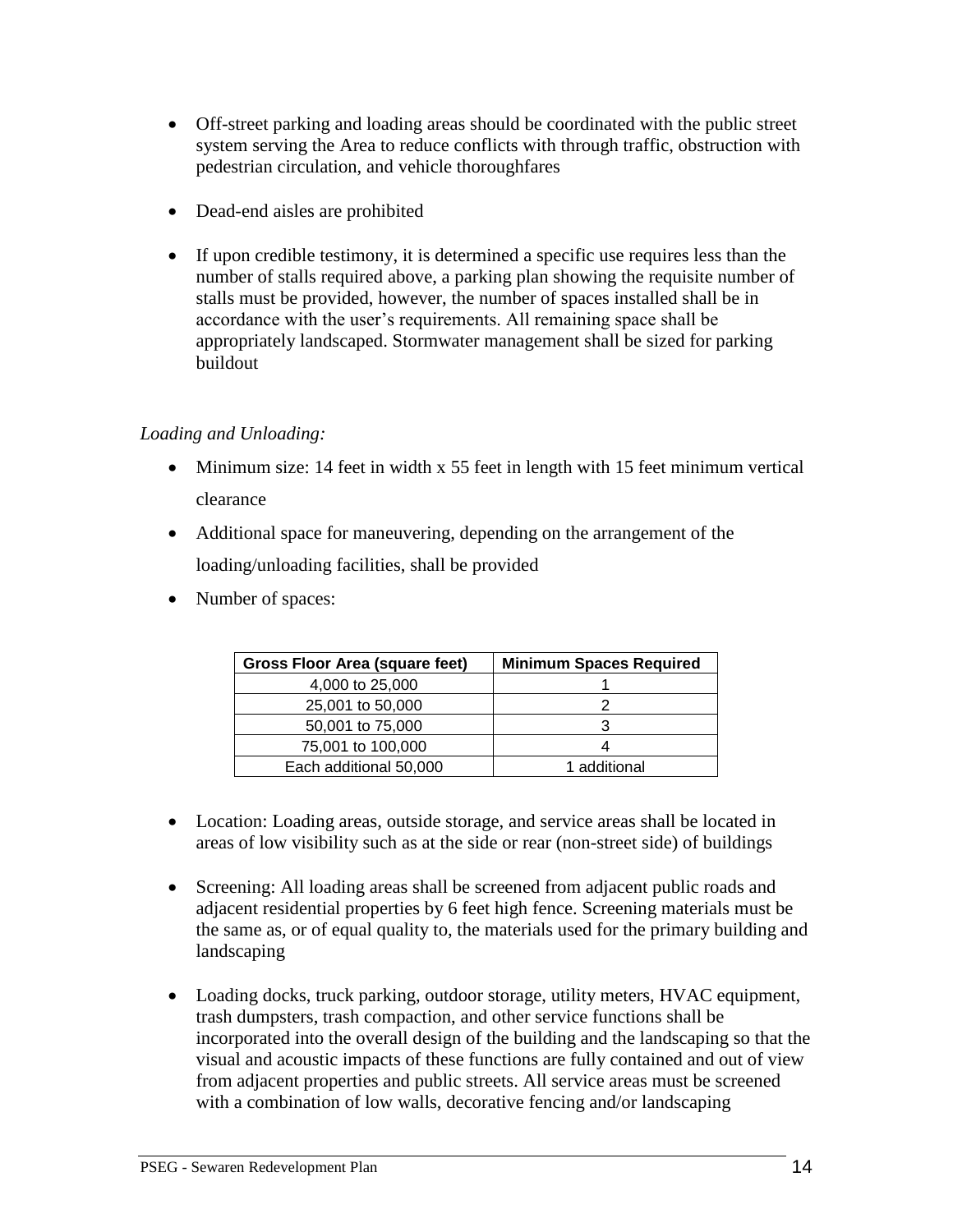#### *Buffering and Screening:*

- A minimum 10-foot landscaped buffer shall be required along all public rights-ofway and adjacent to residential uses. No parking or internal roadways shall be permitted in the buffer
- Any industrial development that abuts any existing residential development or abuts any parcel planned or zoned for housing development shall be screened from view from the housing site using a combination of fencing, plantings and/or berming
- Any outdoor storage or display of goods, materials and/or equipment shall be screened from view from any public right-of-way and residential uses to the satisfaction of the Planning Board using a combination of fencing, coniferous and deciduous plantings and/or berming
- The trash collection facility area shall at least be enclosed by an opaque block wall or solid wood fence at least six feet in height and landscaped on all street frontages

#### *Storage of Materials:*

- The height of baled, paletted, or otherwise consolidated materials stored outdoors shall be limited to 15 feet
- All other exterior storage of materials shall be in sturdy weather and rustproof containers which are covered, secured, and maintained in good condition
- Storage for flammable materials shall be in nonflammable containers

#### *Signage:*

- A sign clearly identifying all recycling and solid waste collection and loading areas and the materials accepted therein shall be posted adjacent to all points of direct access to the recycling areas
- There shall be consistent sign design throughout a particular project. The design elements include style of lettering, construction material, size and illumination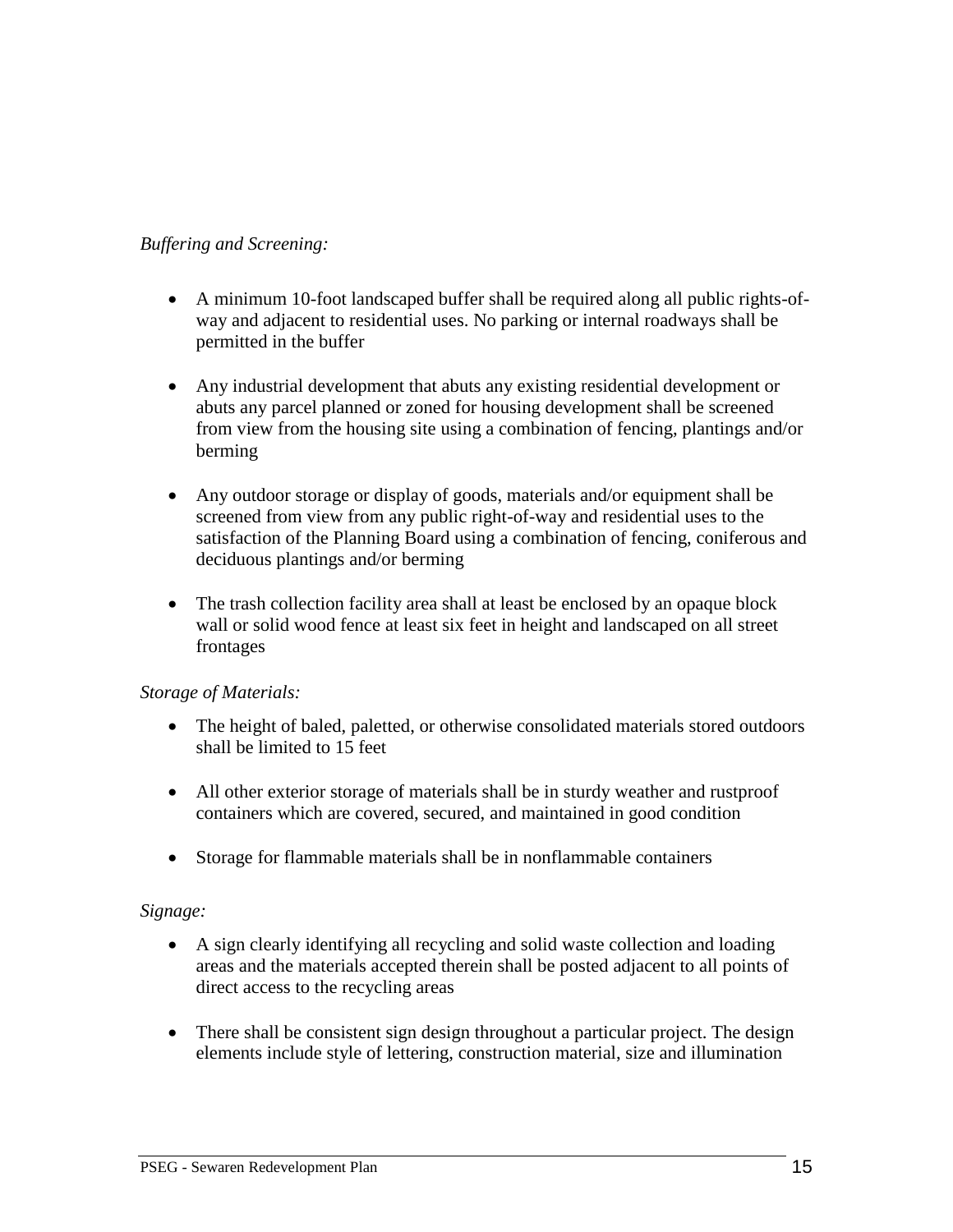- No sign shall extend or project above the highest elevation of the wall to which it is attached or above the lowest part of the roofline of the building, whichever is less
- Way-finding signage to direct visitors toward parking areas and activity centers is encouraged
- Directory sign One free-standing sign is permitted for a multi-tenant development, not to exceed 6 feet in height and 30 square feet in size
- A comprehensive signage plan shall be submitted for each site which clearly indicates the location, dimension, area, color and materials of all existing and proposed permanent signs and provides a detail of each proposed sign
- Free-standing signs Two free-standing signs are permitted for a single occupant project, each of which shall not exceed 50 square feet
- All signage shall be exterior illuminated only

#### *Lighting:*

- Uniformly-spaced street lights should be provided throughout the development along all internal streets, driveways, parking lots, and loading and service areas
- Lighting shall be shielded to prevent glare on adjacent properties
- Site lighting shall be provided at the minimum level to accommodate safe pedestrian and vehicular movements, without causing any off-site glare
- Parking lot lights shall not exceed 20 feet in height

#### *Landscaping:*

- All setback areas fronting public roadways should be defined by a combination of low walls, decorative fencing and/or landscaping. The landscape area within should contain a variety of flowering trees, shrubs, perennials, annuals, and bulbs to complement the architecture and provide seasonal interest
- Landscape areas may also contain decorative lighting, and signage, which should be designed to complement the overall buffer design

#### *Site Design:*

 With the exception of those accessory structures or buildings associated with power generating facilities, no accessory structures or buildings shall be permitted in the front, side or rear yards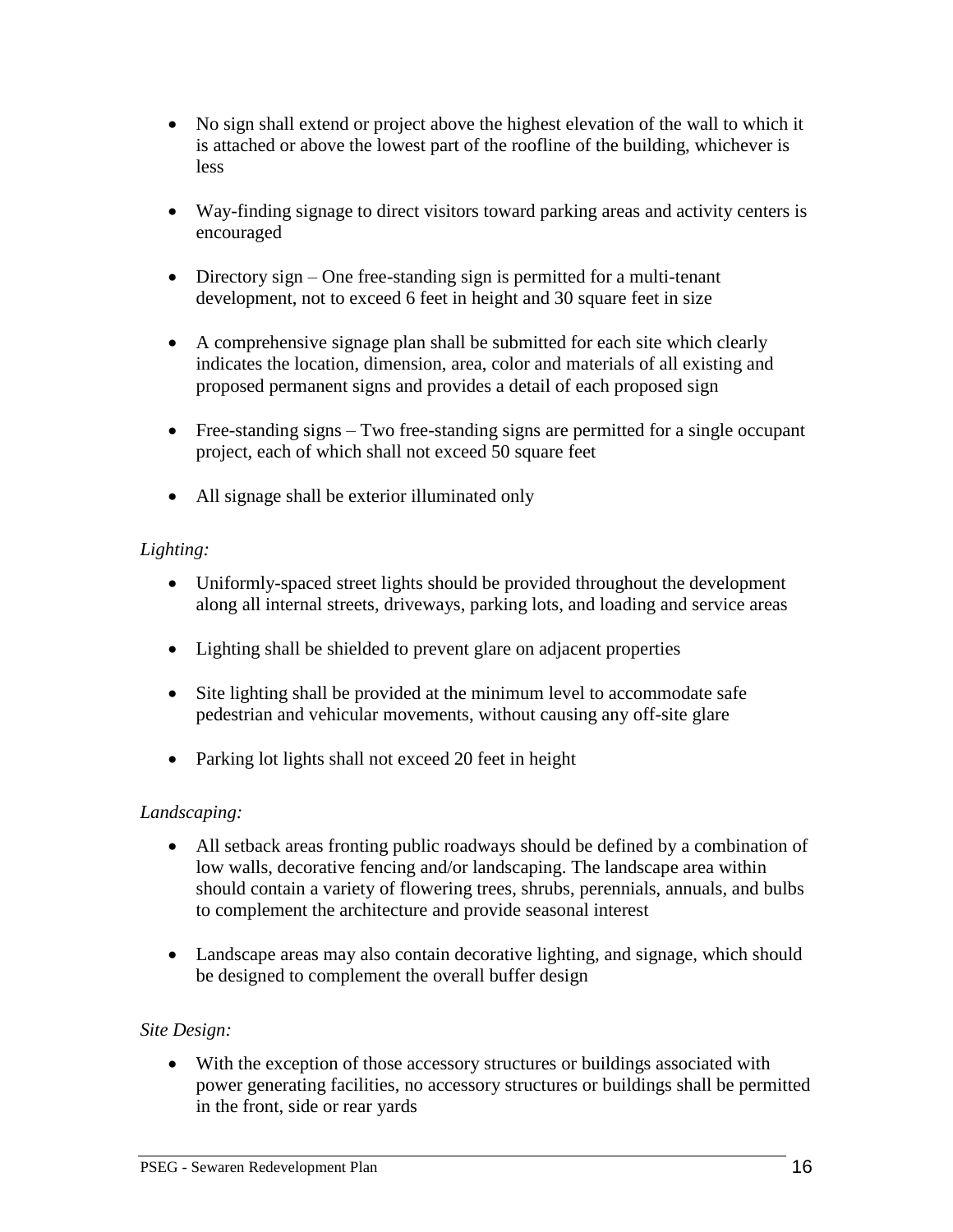- Building types that are least industrial in appearance and function (such as offices, R&D, and flex-spaces) shall be located on the most visible part of the property, close to major roads
- Secondary entrances, where practical, should be provided to avoid conflicts between visitor and employee traffic
- Intersections of major roads with internal streets should be controlled by stop signs and/or traffic signals, subject to County and NJDOT permitting requirements and approvals
- On-street parking should be eliminated along major internal roadways (especially those shared by trucks and cars)
- All buildings are encouraged to be LEED-qualified buildings

#### *Additional Standards:*

- The facility shall be maintained in a clean and sanitary manner free of litter and any other trash or rubbish, shall be cleaned of loose debris on a regular basis, including mobile facilities. The site shall be maintained in a reasonable manner to deter rodents and other disease vectors
- During facility operation, dust, fumes, odor, smoke, or vibration, above ambient levels, shall not be detectable on adjoining parcels
- Noise levels shall conform to The New Jersey Department of Environmental Protection (NJDEP) noise regulations pertaining to stationary commercial and industrial sources, pursuant to the Noise Control Act of 1971, N.J.S.A. 13:1G-1 et seq.
- <span id="page-19-0"></span> All properties must comply with the Woodbridge Township Property Maintenance Code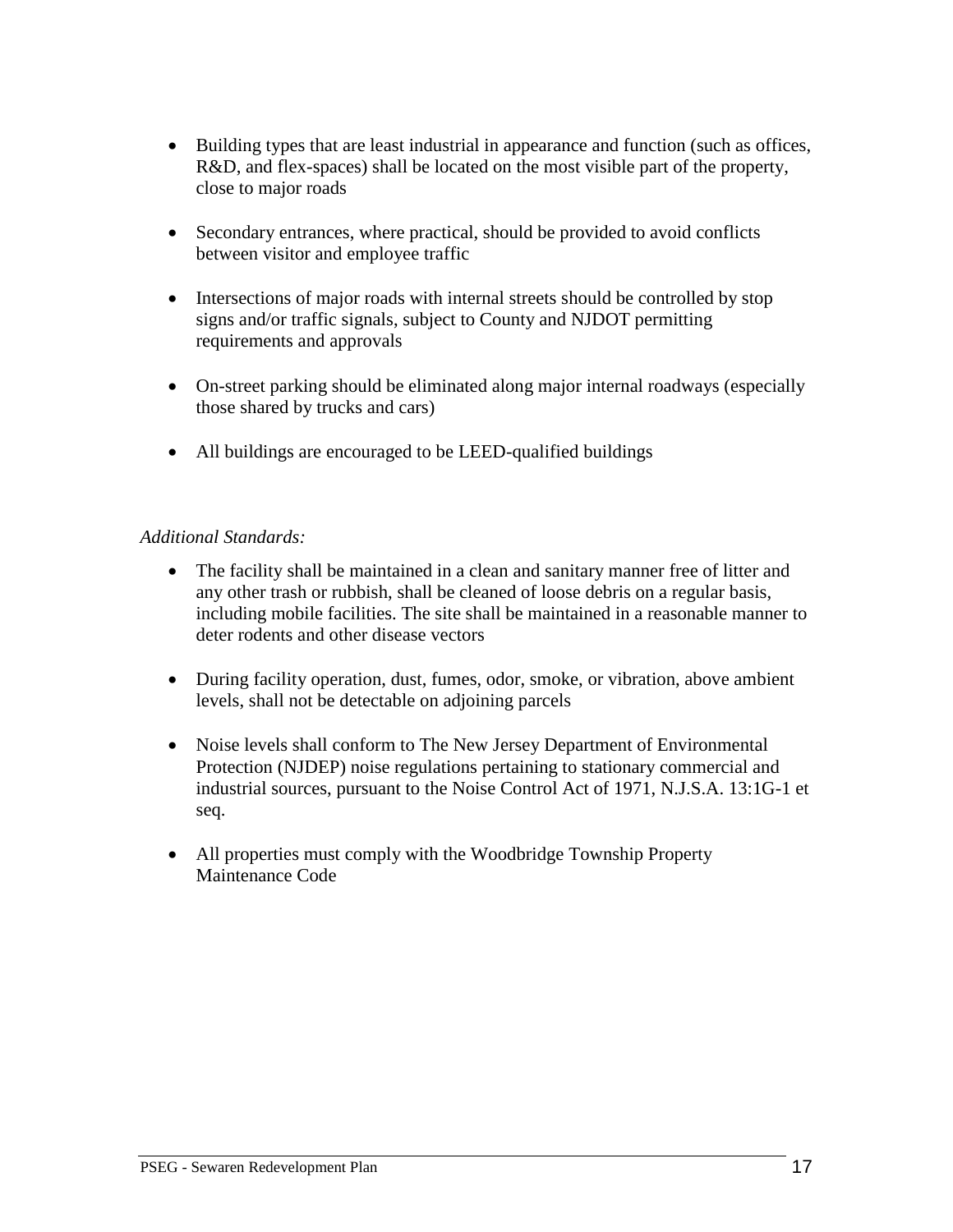# <span id="page-20-0"></span>PLAN RELATIONSHIP WITH OTHER PLANS

#### RELATIONSHIP TO THE TOWNSHIP MASTER PLAN

The Township of Woodbridge's last comprehensive Master Plan was prepared in February 2009. The Master Plan recommended this area be devoted to heavy industrial uses.

The Master Plan adopted the following goals that are relevant to this Plan:

- To control industrial development by limiting industrial development to land suitable for industrial use, including sites with flat topography, good drainage and access to arterial and primary roadways;
- To control industrial development by permitting a range of industrial lot sizes and uses within industrial districts;
- To control industrial development by excluding residential uses from industrial areas.

#### MASTER PLANS OF ADJACENT MUNICIPALITIES

The PSEG - Sewaren Redevelopment Area is located in the southeastern portion of the Township; the closest municipalities to the redevelopment area are the City of Perth Amboy to the south, and New York City (Borough of Staten Island) to the east. The redevelopment area does not abut the City of Perth Amboy and is separated from New York City by the Arthur Kill. The redevelopment plan is not anticipated to have an adverse impact to either the City of Perth Amboy or New York City.

#### MIDDLESEX COUNTY PLANS

#### Middlesex County Growth Management Strategy

Between 1990 and 1995, Middlesex County prepared phased Growth Management Strategy to address infrastructure need, regional design and growth management strategies. The County was subdivided into four regions. Woodbridge Township is located in the northeast region, as were all neighboring municipalities.

Phase I of the plan found that large levels of public & private investment were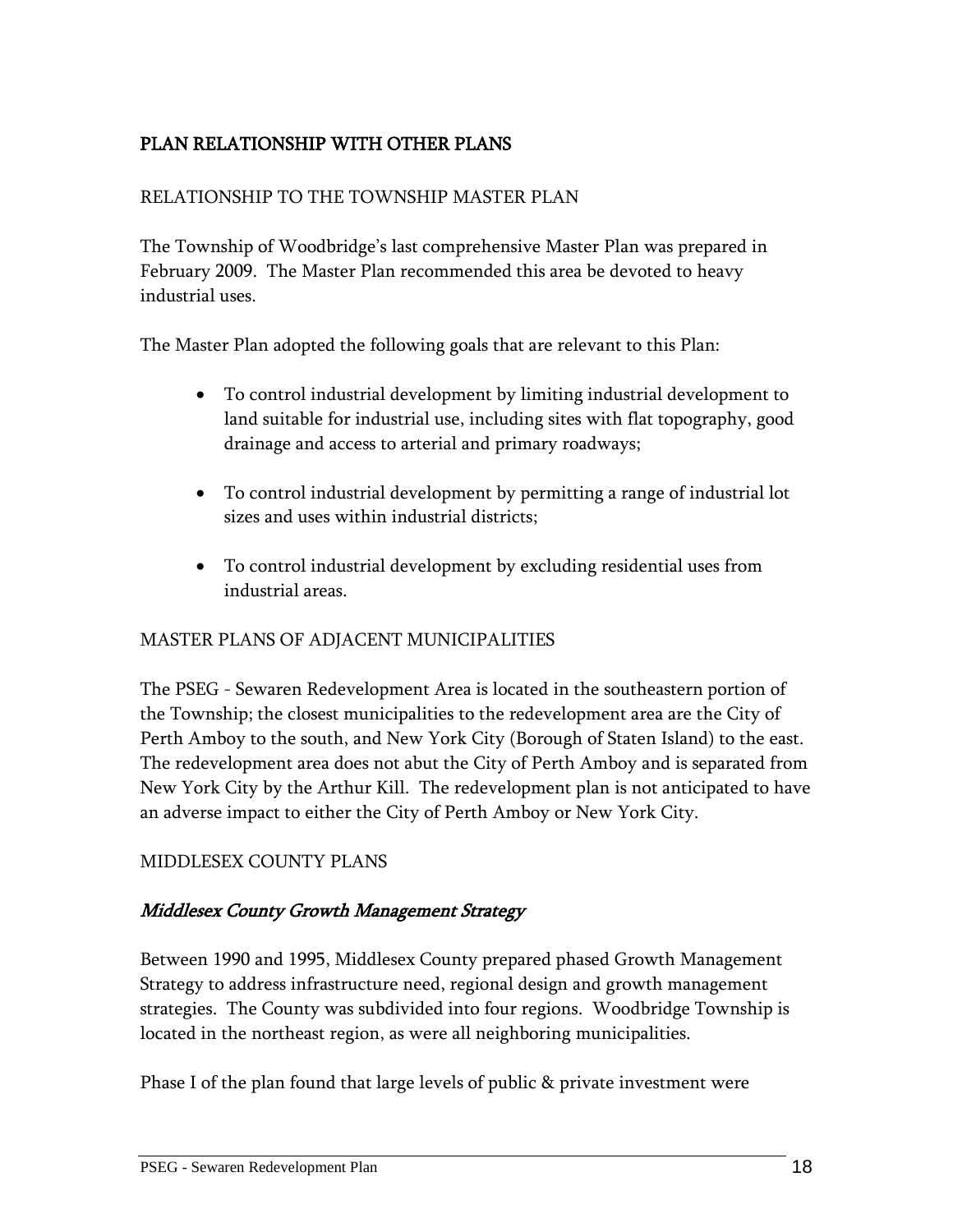necessary to maintain infrastructure with the highest cost items being maintenance and improvement to sewers, parks and roads.

Phase II of the plan focused on managing actual growth pertaining to five specific case studies. None of the case studies focused on areas of Woodbridge.

Phase III of the study, three primary recommendations were made as part of the Metropark Case Study:

- Traffic congestion inhibits growth in the area. Access to Metropark is limited by the narrow rail underpasses and New Jersey Transit's parking expansion will place an even greater burden on local roads. Transportation management measures should be implemented intensively for this area;
- The NJ Transit parking deck project includes the construction of space for retail facilities to better serve commuter needs. Additional retail development to serve nearby office workers should be evaluated;
- Growth in this study area is limited by increasingly scarce buildable land and the need for increased sewage capacity in the Township. A stormwater management plan should be developed for the entire South Branch of the Rahway River drainage area in order to determine the most effective stormwater control measures.

This Redevelopment Plan is consistent with the recommendations discussed in the Middlesex County Growth Management Strategy and will serve to offer some of "the retail development" contemplated for neighboring office workers.

# Consistency with Middlesex County Master Plan

The PSEG - Sewaren Redevelopment Plan is generally consistent with the elements of the Middlesex County Master Plan, a document that addresses sprawl and sustainability in the region. The PSEG - Sewaren Redevelopment Plan relates directly to the goals, values and objectives of the Middlesex County Master Plan which aims to:

 Make fuller use of existing transportation lines and facilities. The County Plan anticipated that public transportation would achieve greater significance as a necessary alternative to the private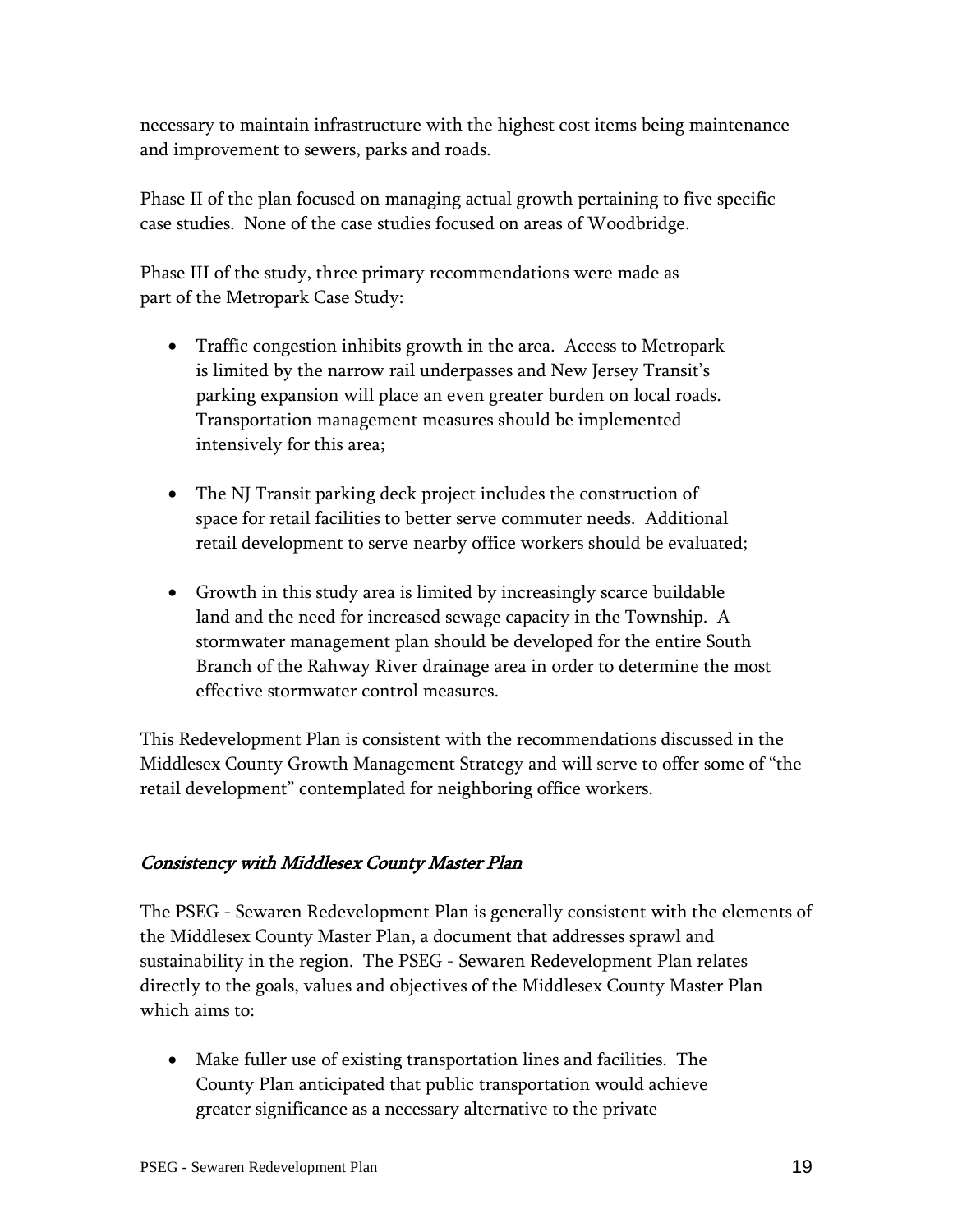automobile, with its attendant problems of pollution, energy availability, and congestion;

- Find a more feasible alternative to the present situation of "strip" commercial development found on major roads, and single-family homes on unnecessarily large lots;
- "Cluster" future growth around definable town centers and transportation facilities to include commercial and office employment as well as residential, with land use intensity decreasing as distance from the town center increases.

# New Jersey State Development & Redevelopment Plan (2001)

The PSEG - Sewaren Redevelopment Plan is consistent and would effectuate the plans and policies of the New Jersey State Development and Redevelopment Plan (SDRP), adopted in 2001. The SDRP is a unique document that guides State-level development and redevelopment policy as well as local and regional planning efforts. This Plan is consistent with the following statewide goals in the SDRP.

- Revitalize the State's cities and towns;
- Promote beneficial economic growth, development and renewal for all residents of New Jersey;
- Protect the environment, prevent and clean up pollution;
- Provide adequate public facilities and services at a reasonable cost;
- Preserve and enhance areas with historic, cultural, scenic, open space, and recreational value;
- Ensure sound and integrated planning and implementation statewide.

The SDRP also includes a State Plan Policy Map, which divides the state into regions, known as Planning Areas, and includes specific goals for each area. The Policy Map also identifies "Centers", locations into which development is to be directed, "Environs," areas to be protected from future growth. The Township of Woodbridge falls in the 'Metropolitan Planning Area' (PA1). The State Plan recognizes that all communities in this planning area are essentially fully developed; hence much of the change in land uses will occur as redevelopment.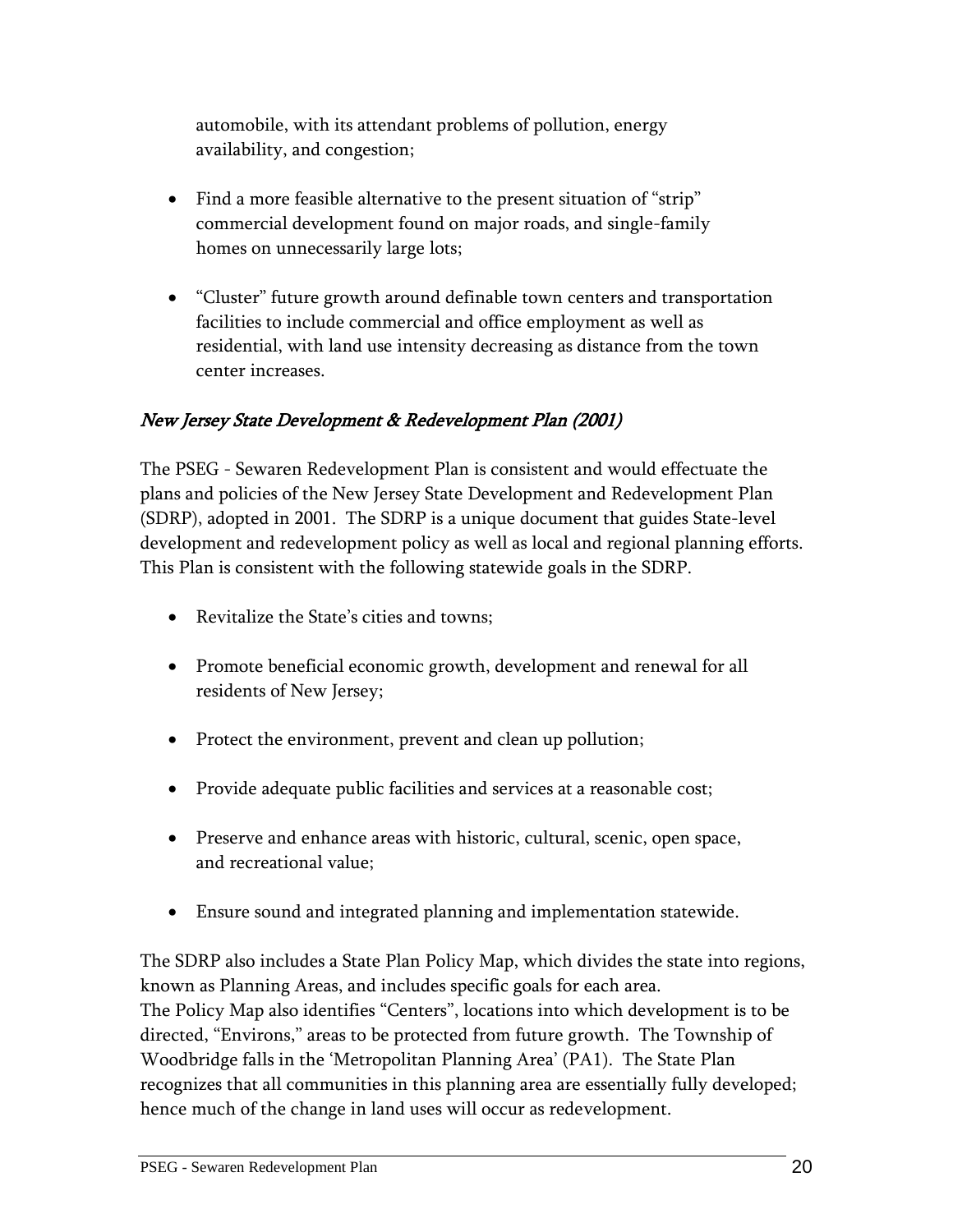The State Plan's planning objectives for the 'Metropolitan Planning Area' includes:

- Providing for much of the state's future redevelopment;
- Revitalizing cities and towns;
- Redesigning areas of sprawl;
- Protecting the character of existing stable communities.

This Plan will serve to meet each of these goals for the designated area.

The New Jersey Department of State has been preparing a new State Strategic Plan since 2012. The proposed plan has not been adopted by the State Planning Commission.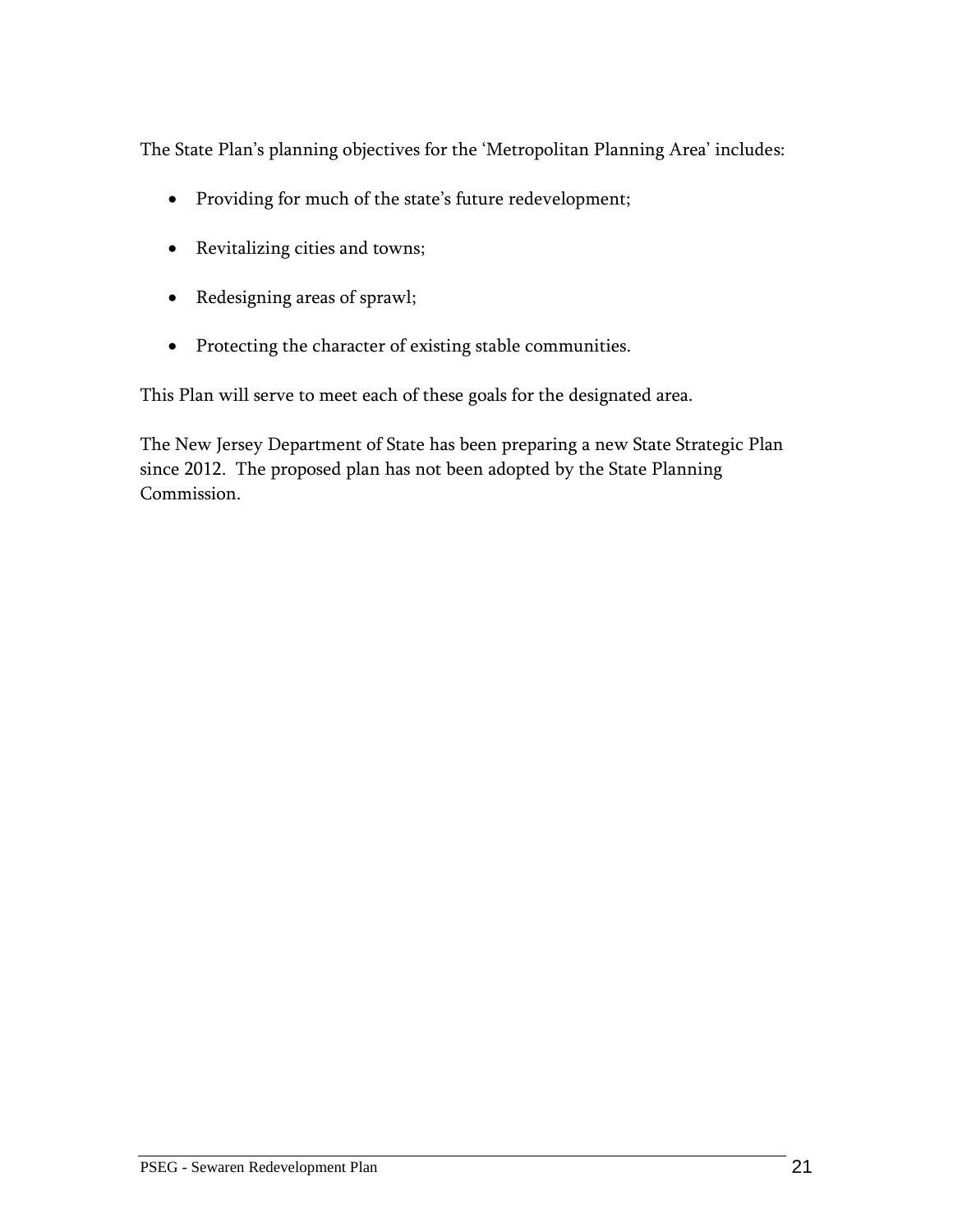# <span id="page-24-0"></span>IMPLEMENTATION OF THE REDEVELOPMENT PLAN

#### REDEVELOPMENT ENTITY

The Woodbridge Township Redevelopment Agency will serve as the Redevelopment Entity.

#### Phasing:

- Projects may be developed in phases;
- The phasing may include phased start and completion dates among the various land use components, as well as internal phasing schedules within sections, subject to specific provisions in the redevelopment agreement.

#### SELECTION OF DESIGNATED DEVELOPERS

Potential redevelopers will be required to submit to the Redevelopment Entity for review and approval prior to the designation of a redeveloper(s) at a minimum:

- Financial responsibility and capability;
- Estimated development cost;
- Estimated time schedule;
- Conceptual site plans including elevations;
- Fiscal impact analysis.

#### APPOINTMENT OF A DESIGNATED REDEVELOPER

The Redevelopment Entity may select one or more redevelopers to participate in the implementation of the Redevelopment Plan.

As part of the process to be designated a redeveloper, the Redevelopment Entity will negotiate a formal Redevelopment Agreement.

Designation of a Redeveloper(s) by the Redevelopment Entity shall be subject to the execution of an appropriate Redevelopment Agreement.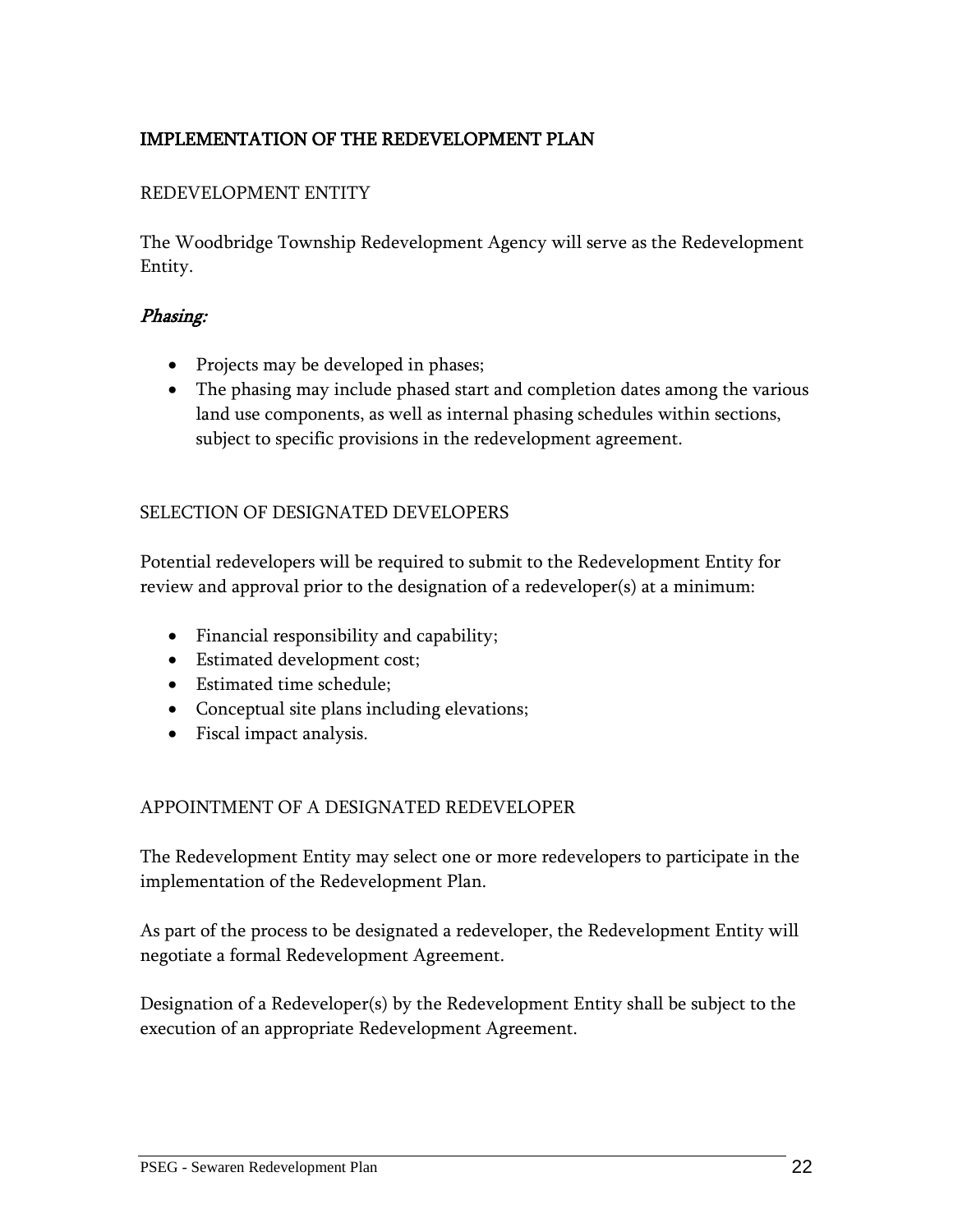#### CONDITIONS IN REDEVELOPMENT AGREEMENT(S)

Each Redevelopment Agreement will be contingent upon the following conditions, restrictions, and/or requirements.

- 1. Each Redevelopment Agreement will incorporate the pertinent aspects of the selected redeveloper's proposal and will address financial considerations, planning, phasing, development and such other issues as deemed appropriate and/or as required according to state law in order to implement the Redevelopment Plan.
- 2. A designated redeveloper will be obligated to complete on-site improvements as approved, together with any specified off-site improvements, as may be required in accordance with the Redevelopment Plan and the Redevelopment Agreement.
- 3. Any necessary deed of conveyance shall include a restriction that the designated redeveloper and his successors or assigns shall devote land to the uses specified in the designated redeveloper's final plan and shall not devote such land to any other uses.
- 4. No designated redeveloper will be permitted to dispose of property until the issuance of the Certificate of Completion, unless the prior written consent of the Redevelopment Agency has been obtained.
- 5. No covenant, agreement, lease, conveyance, or other instrument shall be effective or executed by the Township of Woodbridge and the Redevelopment Entity or by the purchasers or lessees from them, or by any successors in interest of such purchasers or lessees, by which land in the Redevelopment Area is restricted as to sale, lease, or occupancy upon the basis of race, color, creed, religion, ancestry, national origin, sex, or marital status.
- 6. The Redeveloper(s) shall pay to the Redevelopment Entity an application fee for consideration of redeveloper as a designated redeveloper and will fund an escrow for the Agency's costs in implementing redevelopment.
- 7. The Redevelopment Entity and the Township of Woodbridge reserve the the right to terminate any Redevelopment Agreement with a designated redeveloper subject to the terms and conditions of the Redevelopment Agreement.